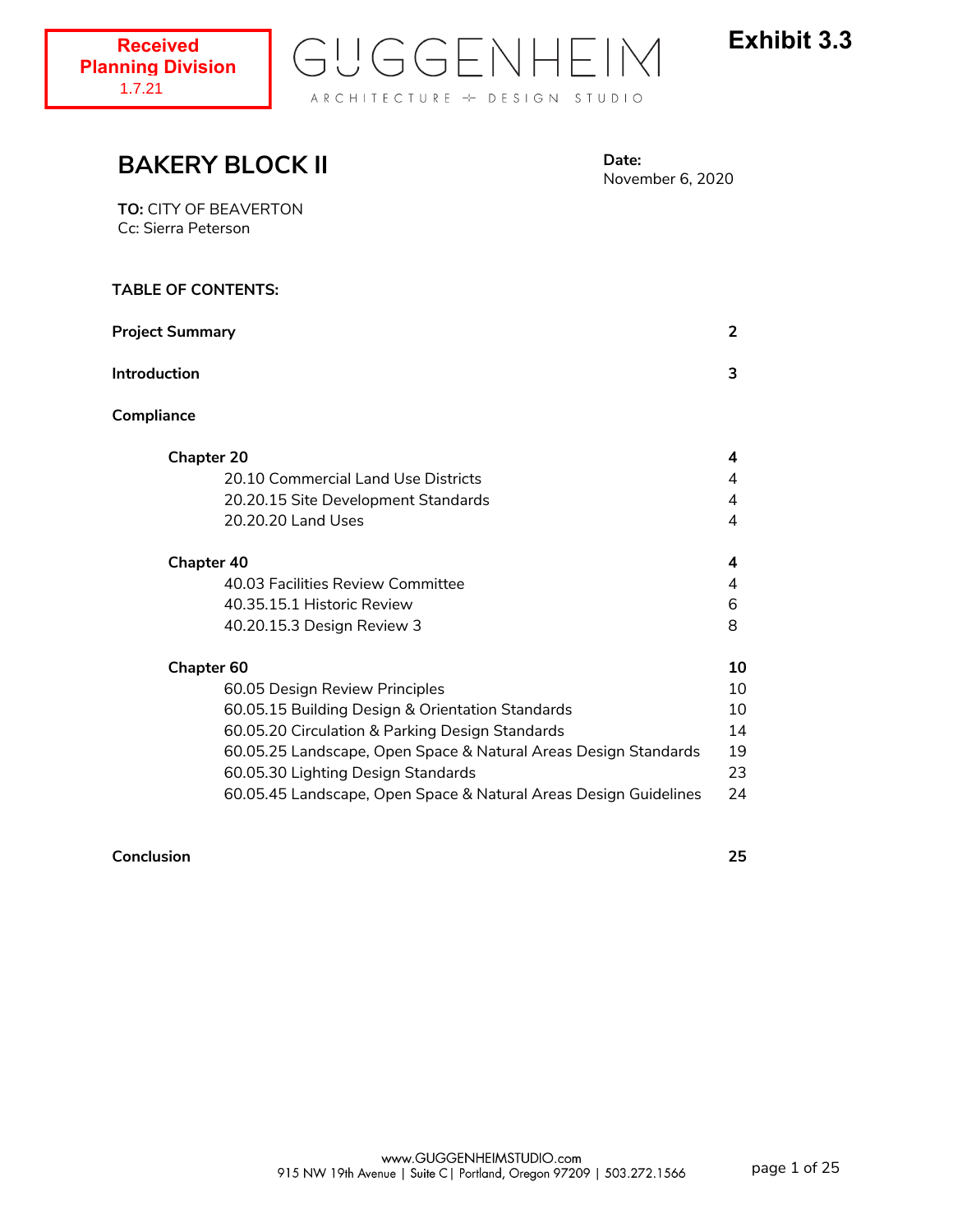# **PROJECT SUMMARY**

| Owner/Applicant:            | KAD LLC<br>Attn: Katharine Gerrish<br>Email: kat@miraclesigns.com                                                                                                       |
|-----------------------------|-------------------------------------------------------------------------------------------------------------------------------------------------------------------------|
| <b>Site Address:</b>        | 12375 SW Broadway St.<br>Beaverton, OR 97005                                                                                                                            |
| Site Area:                  | 23,722 sf                                                                                                                                                               |
| Tax Map/Lot #:              | 1, 2, 10 & 11 of Block E                                                                                                                                                |
| <b>Comprehensive Plan:</b>  | Regional Center Old Town (RC-OT) with Historic Overlay                                                                                                                  |
| <b>Adjacent Zoning:</b>     | Regional Center Beaverton Central (RC-BC)                                                                                                                               |
| <b>Existing Structures:</b> | Robinson House, Pharmacy, 1976 rear addition                                                                                                                            |
| Request:                    | Design Review Three for adding openings on front and rear facades,<br>modify existing grass courtyard in front of the house to a hardscape<br>area and replace windows. |
| <b>Project Contact:</b>     | Guggenheim Architecture<br>Reid Leslie and Hannah Moore<br>915 NW 19th Ave. Ste C<br>Portland, OR 97209                                                                 |
|                             | 503 272.1566<br>reid@guggenheimstudio.com, hannah@guggenheimstudio.com                                                                                                  |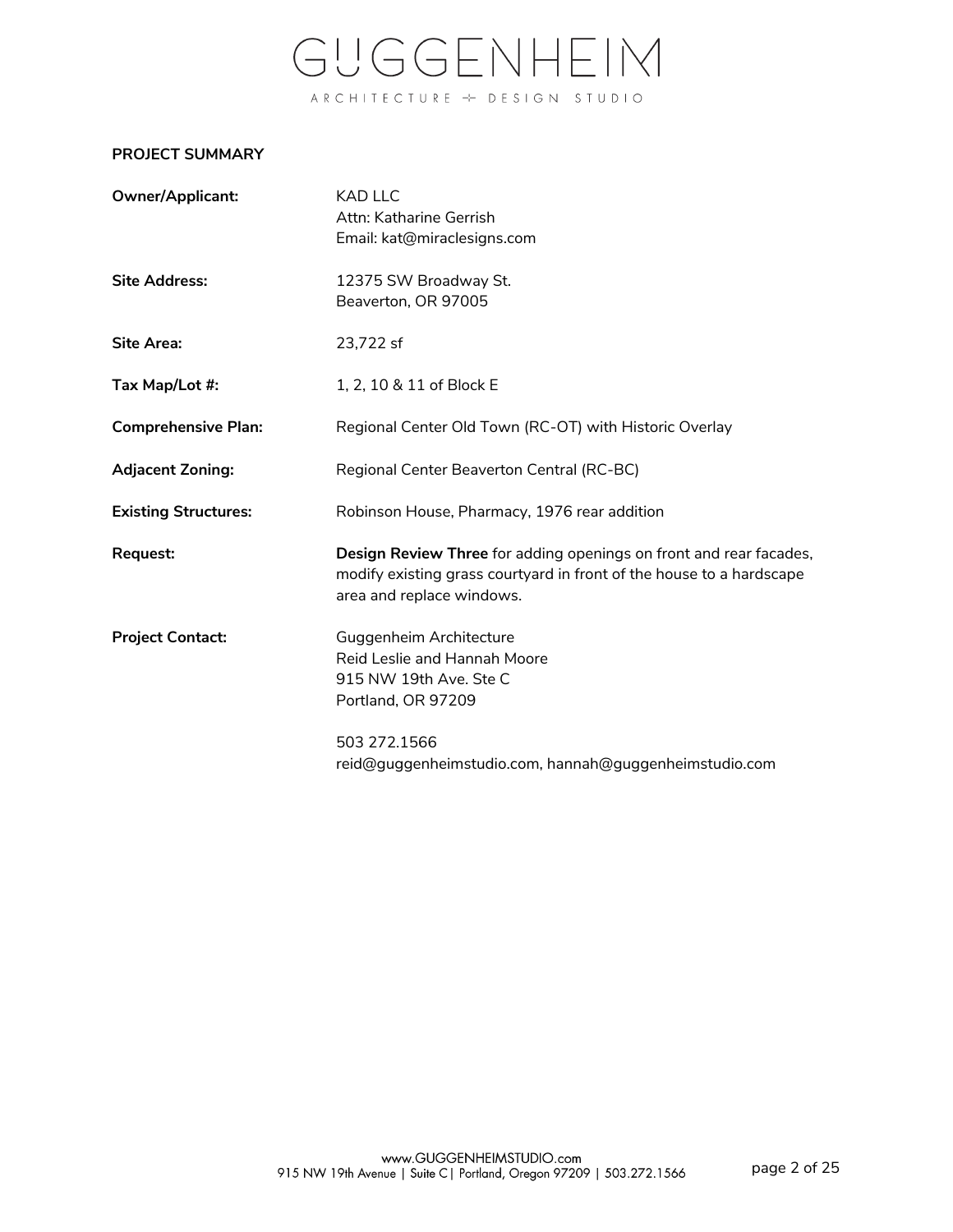# **INTRODUCTION**

# **Design Review Type III Application Statement:**

The Bakery Block development is moving into its second stage which will include development of the historic Robinson House and Pharmacy Building.

The Robinson Residence and adjacent Pharmacy building will retain the vast majority of their architectural features. The structural frame and features on the house will be retained including the shiplap siding with corner boards, full height polygonal bay, spindel work at porch and decorative cornice with carved wooden brackets. The house will very much be recognizable as the place where Doctor Francis Marion Robinson practiced medicine for almost 30 years, married, raised his children and served as the Mayor of Beaverton. There are two formal changes that we are proposing to the residence in this work: 1. Open the porch while retaining the spindles and guardrail, only the panels will be removed 2. Transition the small lawn to a paved patio more suitable for dining (the clock was removed without permission last year). The Pharmacy building brick storefront will remain. There is a new opening proposed on the east side of the Pharmacy storefront. The opening will be located outside of the brick and will have a similar rhythm and proportion to the south facade's storefront windows.

The Pharmacy Storefront will become the new home of Binary Brewing including a taproom and brewing area. The Robinson House will be developed as a warm shell with eyes toward professional office. The structures will remain largely the same, we are proposing new openings on the east wall facing the courtyard in front of the house and a loading door on the north side of the building. The redevelopment will also include replacing old and rotting windows as well as new rooftop equipment. All in all, we will retain the current character of the site while updating and adding to Beaverton's growing downtown.

# **Business Operations**

Binary Brewing is the sole business that will be currently moving into the space. Brewing will occur from 7 am to 5 pm with 2 brewers working. Taproom hours will be 3 pm to 10 pm (earlier on weekends) with a maximum of 4 employees, more often 2 employees. It is expected that there will be a maximum of 6 employees on-site on the busiest days.

There are no other businesses planned for the site at this time. We anticipate those spaces, both ground and 2nd level, being professional offices or similar use with a maximum number of 10 employees on-site.

**COMPLIANCE**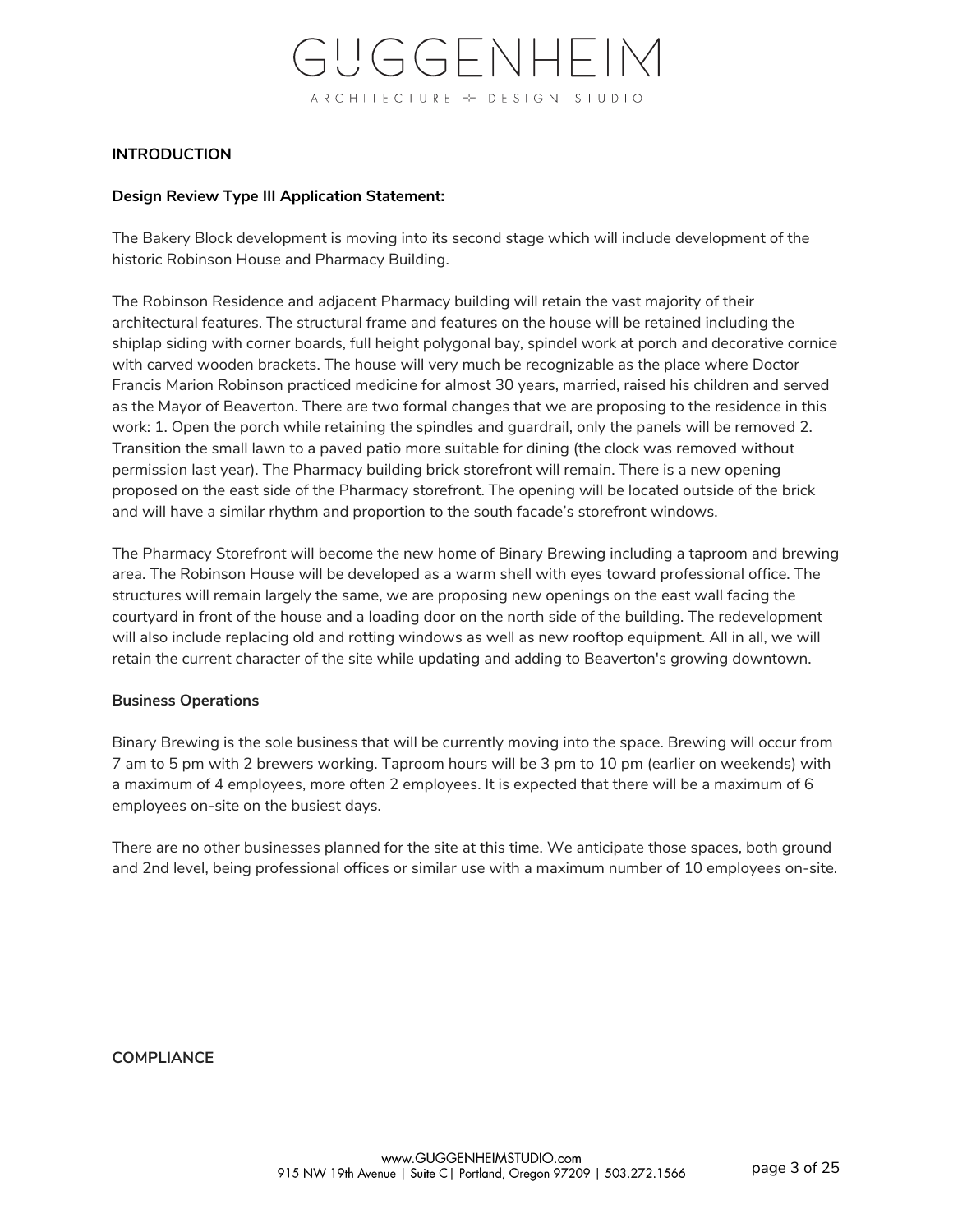# **Chapter 20**

# **20.10. COMMERCIAL LAND USE DISTRICTS**

**RC-OT -** RC-OT Downtown Regional Center—Old Town District

The RC-OT District encompasses the City of Beaverton's original downtown, and is intended to maintain the mix of uses, scale of development, and appearance that are characteristic of this historically significant area while supporting existing and future businesses in moving toward and achieving the vision of the Regional Center.

#### **20.20.15 – Site Development Standards**

| Floor Area Ratio: | Standard: 0.35 minimum to unlimited required<br>0.66 Existing FAR (unchanged) |
|-------------------|-------------------------------------------------------------------------------|
| Height:           | Standard: 75'-0" Maximum<br>27'-6" Existing (unchanged)                       |

#### **20.20.20 Land Uses**

Category of Specific Use: Eating and Drinking Establishments Permitted Use

Category of Specific Use: Office Permitted Use

# **40.03. FACILITIES REVIEW COMMITTEE**

# **1. All Conditional Use, Design Review Two, Design Review Three, and applicable Land Division applications:**

A. All critical facilities and services related to the proposed development have, or can be improved to have, adequate capacity to serve the proposed development at the time of its completion.

Response: Critical facilities and services have adequate capacity at present. There will be additional loading provided along the north portion of the building to provide ease to the new use.

B. Essential facilities and services related to the proposed development are available, or can be made available, with adequate capacity to serve the development prior to its occupancy. In lieu of providing essential facilities and services, a specific plan may be approved if it adequately demonstrates that essential facilities, services, or both will be provided to serve the proposed development within five (5) years of occupancy.

Response: Essential facilities and services are presently available.

C. The proposed development is consistent with all applicable provisions of Chapter 20 (Land Uses) unless the applicable provisions are modified by means of one or more applications which shall be already approved or which shall be considered concurrently with the subject application; provided, however, if the approval of the proposed development is contingent upon one or more additional applications, and the same is not approved, then the proposed development must comply with all applicable provisions of Chapter 20 (Land Uses).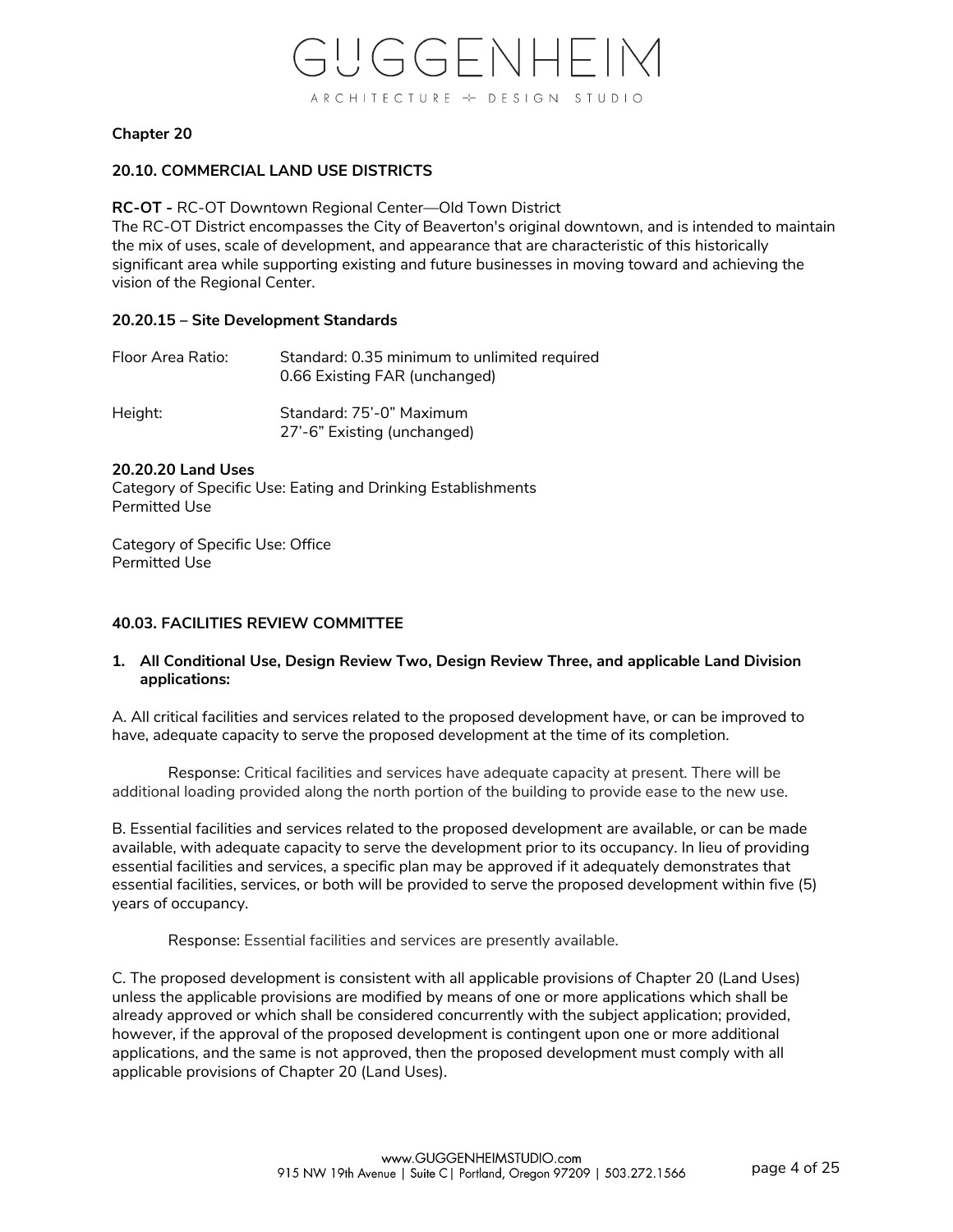Response: The proposed development meets provisions of Chapter 20. See above for specific compliance.

D. The proposed development is consistent with all applicable provisions of Chapter 60 (Special Requirements) and all improvements, dedications, or both, as required by the applicable provisions of Chapter 60 (Special Requirements), are provided or can be provided in rough proportion to the identified impact(s) of the proposed development.

Response: The proposed development meets provisions of Chapter 60. See below for specific compliance.

E. Adequate means are provided or can be provided to ensure continued periodic maintenance and necessary normal replacement of the following private common facilities and areas, as applicable: drainage facilities, roads and other improved rights-of-way, structures, recreation facilities, landscaping, fill and excavation areas, screening and fencing, ground cover, garbage and recycling storage areas, and other facilities not subject to maintenance by the City or other public agency.

Response: The current businesses provide periodic necessary maintenance of all facilities not subject to city maintenance. This includes the areas listed above with special regard for the trash and recycling area, landscaping, screening and fencing areas.

F. There are safe and efficient vehicular and pedestrian circulation patterns within the boundaries of the development.

Response: Safe and efficient vehicular and pedestrian circulation is provided on-site currently and will not be significantly changed.

G. The development's on-site vehicular and pedestrian circulation systems connect to the surrounding circulation systems in a safe, efficient, and direct manner.

Response: The site's on-site vehicular and pedestrian circulation systems connect to the surrounding circulation systems and will not be substantially changed by the development.

H. Structures and public facilities serving the development site are designed in accordance with adopted City codes and standards and provide adequate fire protection, including, but not limited to, fire flow.

Response: All structures and public facilities will be designed in accordance with all applicable codes and standards including fire protection. They are currently in compliance with historic city codes and standards and will be brought up to current city codes and standards (related to sprinkler systems and fire protection) with the current improvement.

I. Structures and public facilities serving the development site are designed in accordance with adopted City codes and standards and provide adequate protection from crime and accident, as well as protection from hazardous conditions due to inadequate, substandard or ill-designed development.

Response: All structures and public facilities will be updated in accordance with all applicable codes and standards while providing adequate protection from crime, accident and hazardous conditions. The development is existing and the current work will improve upon the standards by adding fencing to discourage non-business related activities.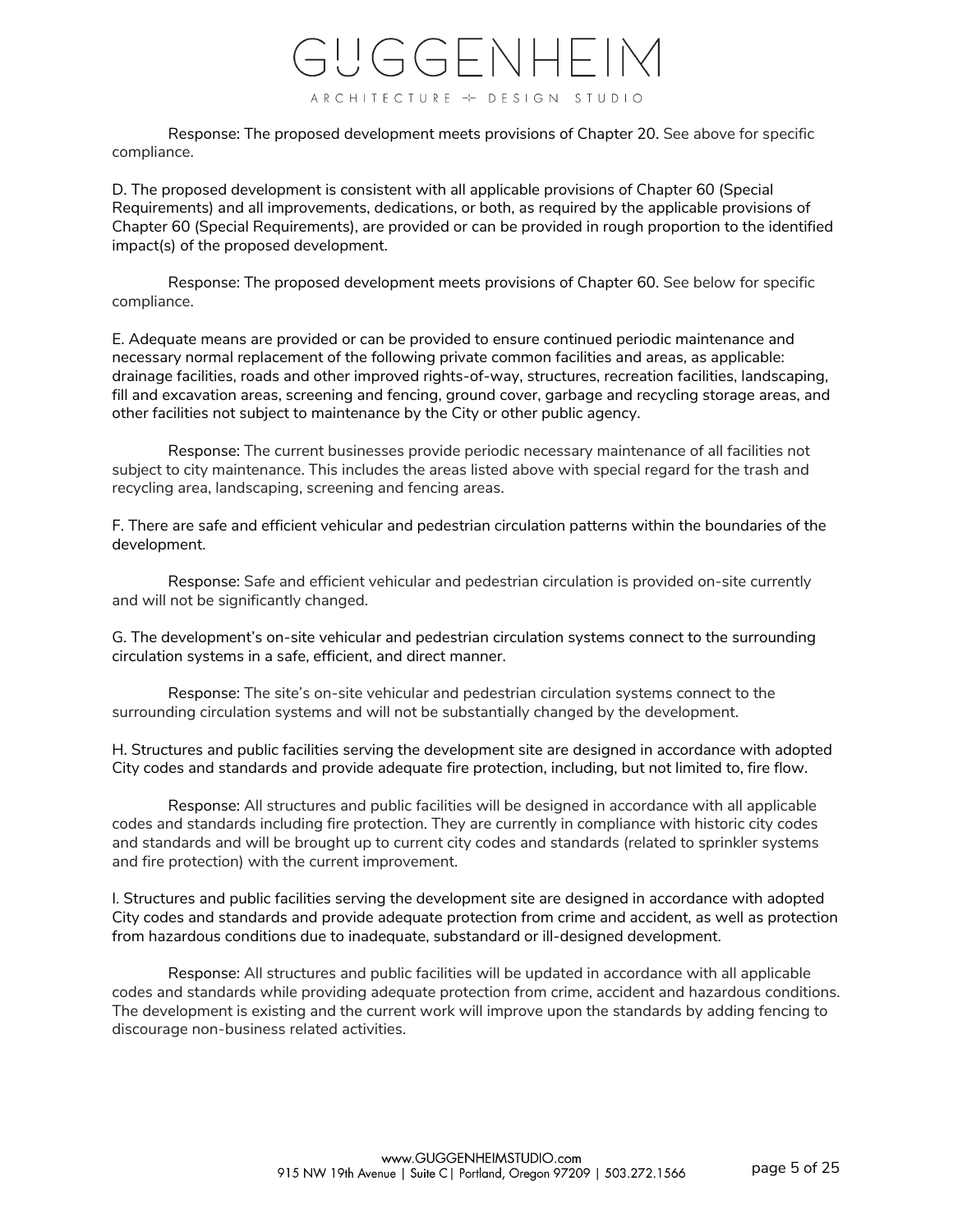J. Grading and contouring of the development site is designed to accommodate the proposed use and to mitigate adverse effect(s) on neighboring properties, public right-of-way, surface drainage, water storage facilities, and the public storm drainage system.

Response: There will be no grading or contouring of the site and no change to the existing drainage. The site slopes approximately ten inches from south to north with drainage to the adjacent streets.

K. Access and facilities for physically handicapped people are incorporated into the development site and building design, with particular attention to providing continuous, uninterrupted access routes.

Response: Access to the current structures are compliant and the facilities for physically handicapped people will be improved and brought up to current code including restrooms.

L. The application includes all required submittal materials as specified in Section 50.25.1. of the Development Code. [ORD 4265; October 2003]

Response: All required materials included.

#### **40.35.15.1 Historic Review**

1. The proposal satisfies the threshold requirements for an Alteration of a Landmark application.

Response: The project meets threshold 1 as we are changing the exterior appearance of a landmark by adding two openings and mechanical screening.

2. All City application fees related to the application under consideration by the decision making authority have been submitted.

Response: Fees have been submitted.

3. The distinguishing original historic or architectural qualities or character of a building, structure, or site and its environment are being preserved.

Response: Principle facades and massing will be preserved. New openings are located at non-distinguishing facades. The historic Robinson house porch will be altered in such a way as to retain it's spindel work and decorative cornice with carved wooden brackets. Though there is no photographic evidence, we deduce, based upon the position, attachment and presence of siding on the interior, that the paneling to enclose the porch was added after the original porch was constructed.

4. Any alteration to buildings, structures, and sites are in keeping with the time period of the original construction.

Response: The replacement insert windows are similar in type, proportion and appearance to the original construction though they will meet current energy code. The original window sills, blindstops and trim will be retained. The door at the new opening to the south east elevation will be similar in appearance to the existing pharmacy storefront facade.

5. Any distinctive stylistic features or examples of skilled craftsmanship which characterize a building, structure, or site have been preserved unless said features are a threat to public health and safety or are in violation of building, fire, or access regulations.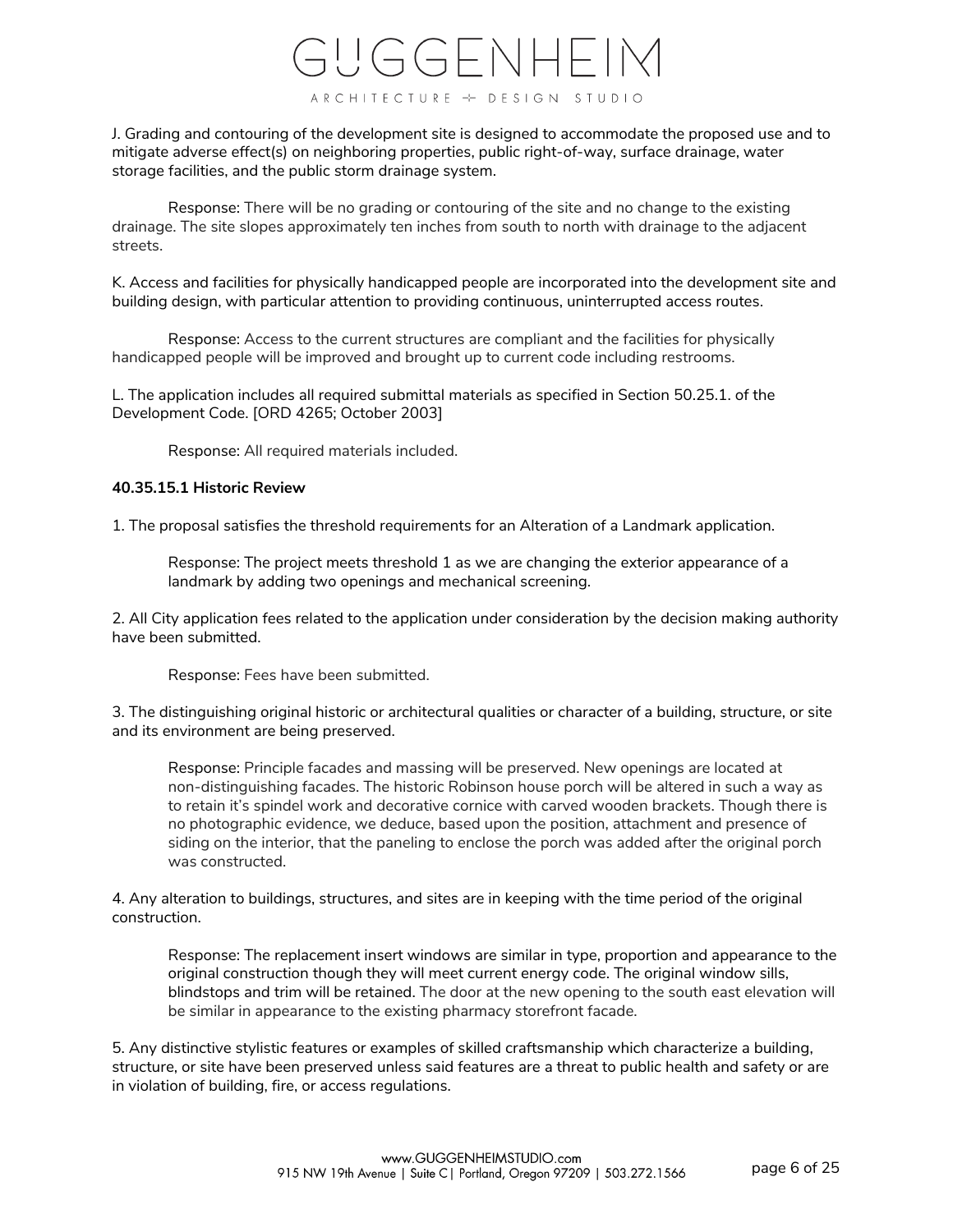Response: Distinctive stylistic features including the millwork at the house porch and the brickwork at the pharmacy storefront will be preserved.

6. Deteriorating architectural features will be repaired rather than replaced, wherever possible.

Response: Repair to the building will be achieved where necessary.

7. New material used for replacement will match the material being replaced in terms of composition, design, color, texture, and other visual qualities.

Response: All replacement materials will be similar in composition, design, color, texture and other visual qualities. The appeal of the buildings is that they are historic, we will retain as much of the character as possible.

8. The repair or replacement of missing architectural features is based on accurate duplications of features, substantiated by historic, physical, or pictorial evidence.

Response: The only missing architectural feature is the clock that mysteriously disappeared one night. It will not be replaced at this time as it would be cost prohibitive.

9. The design of the proposed addition or alteration does not destroy significant historical, architectural, or cultural material, and such design is compatible with the size, scale, material, and character of the property, neighborhood, or environment.

Response: The design does not destroy any significant elements.

10. The proposal is consistent with all applicable provisions of Chapter 20 (Land Uses) unless the applicable provisions are subject to an adjustment, planned unit development, or variance which shall be already approved or considered concurrently with the subject proposal.

Response: The proposal is consistent, see above for specific chapter 20 compliance.

11. The proposal is consistent with all applicable provisions of Chapter 60 (Special Requirements) and that all improvements, dedications, or both required by the applicable provisions of Chapter 60 (Special Requirements) are provided or can be provided in rough proportion to the identified impact(s) of the proposal.

Response: The proposal is consistent, see below for specific chapter 60 compliance.

12. The proposal contains all applicable application submittal requirements as specified in Section 50.25.1. of the Development Code.

Response: All materials are submitted.

13. Applications and documents related to the request, which will require further City approval, shall be submitted to the City in the proper sequence.

Response: As much as possible.

# **40.20.15.3. DESIGN REVIEW THREE**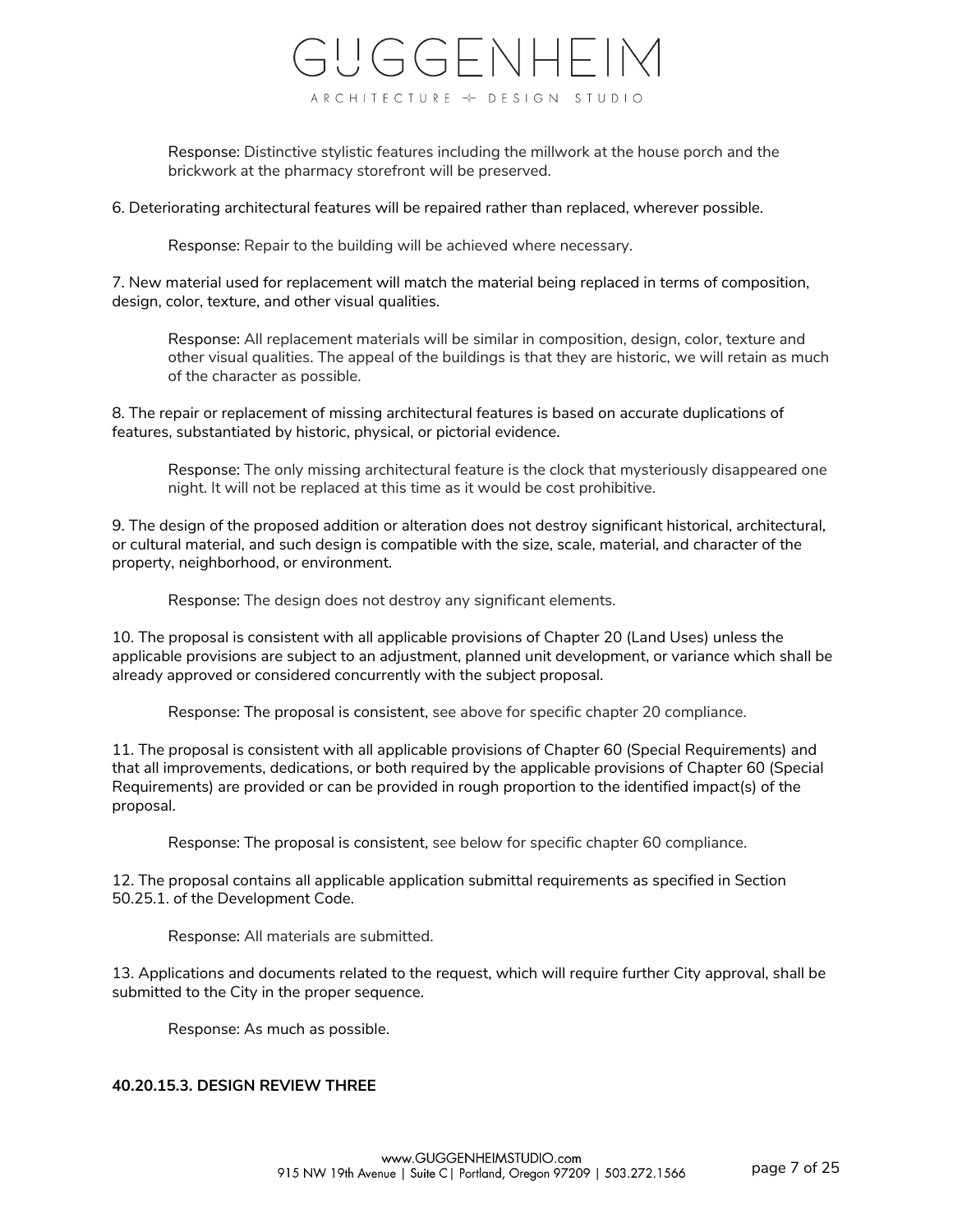1. The proposal satisfies the threshold requirements for a Design Review Three application.

Response: The application is subject to applicable design standards due to its historic listing and/or guidelines and does not meet all applicable design standards because it is an existing building. Threshold 8 -meeting the Design Review Compliance Letter thresholds which does not meet an applicable design standard- namely there are minor changes to the existing building and/or site.

2. All City application fees related to the application under consideration by the decision making authority have been submitted.

Response: Fees have been submitted.

3. For proposals meeting Design Review Three application thresholds numbers 1 through 6, the proposal is consistent with all applicable provisions of Sections 60.05.35 through 60.05.50 (Design Guidelines).

Response: The project does not meet these thresholds.

4. For additions to or modifications of existing development, the proposal is consistent with all applicable provisions of Sections 60.05.35 through 60.05.50 (Design Guidelines) or can demonstrate that the additions or modifications are moving towards compliance with specific Design Guidelines if any of the following conditions exist:

a. A physical obstacle such as topography or natural feature exists and prevents the full implementation of the applicable guideline; or

b. The location of existing structural improvements prevent the full implementation of the applicable guideline; or

c. The location of the existing structure to be modified is more than 300 feet from a public street.

Response: The proposal is consistent with applicable provisions of Sections 60.05.35 through 60.05.50, notably sections 60.05.45.3.B Plazas and common areas designed for pedestrian traffic should be surfaced with a combination of landscape and decorative pavers or decorative concrete and 60.05.50.2 Pedestrian scale lighting should be an integral part of the design concept.

5. For DRBCP proposals which involve the phasing of required floor area, the proposed project shall demonstrate how future development of the site, to the minimum development standards established in the Development Code or greater, can be realistically achieved at ultimate build out of the DRBCP. [ORD 4584; June 2012]

Response: The project does not contain phasing of work at the historic portion.

6. For proposals meeting Design Review Three application Threshold numbers 7 or 8, where the applicant has decided to address a combination of standards and guidelines, the proposal is consistent with all applicable provisions of Sections 60.05.15 through 60.05.30 (Design Standards) except for the Design Standard(s) where the proposal is instead subject to the applicable corresponding Design Guideline(s). [ORD 4531; April 2010]

Response: The project addresses and meets design standard requirements for the following:

Rooftop Equipment Screening 60.05.15.5.A2 A - screen around the equipment that is made of a primary exterior finish material used on other portions of the building and 60.05.15.5.A2 B - Screen height measured 100 ft. from the property line.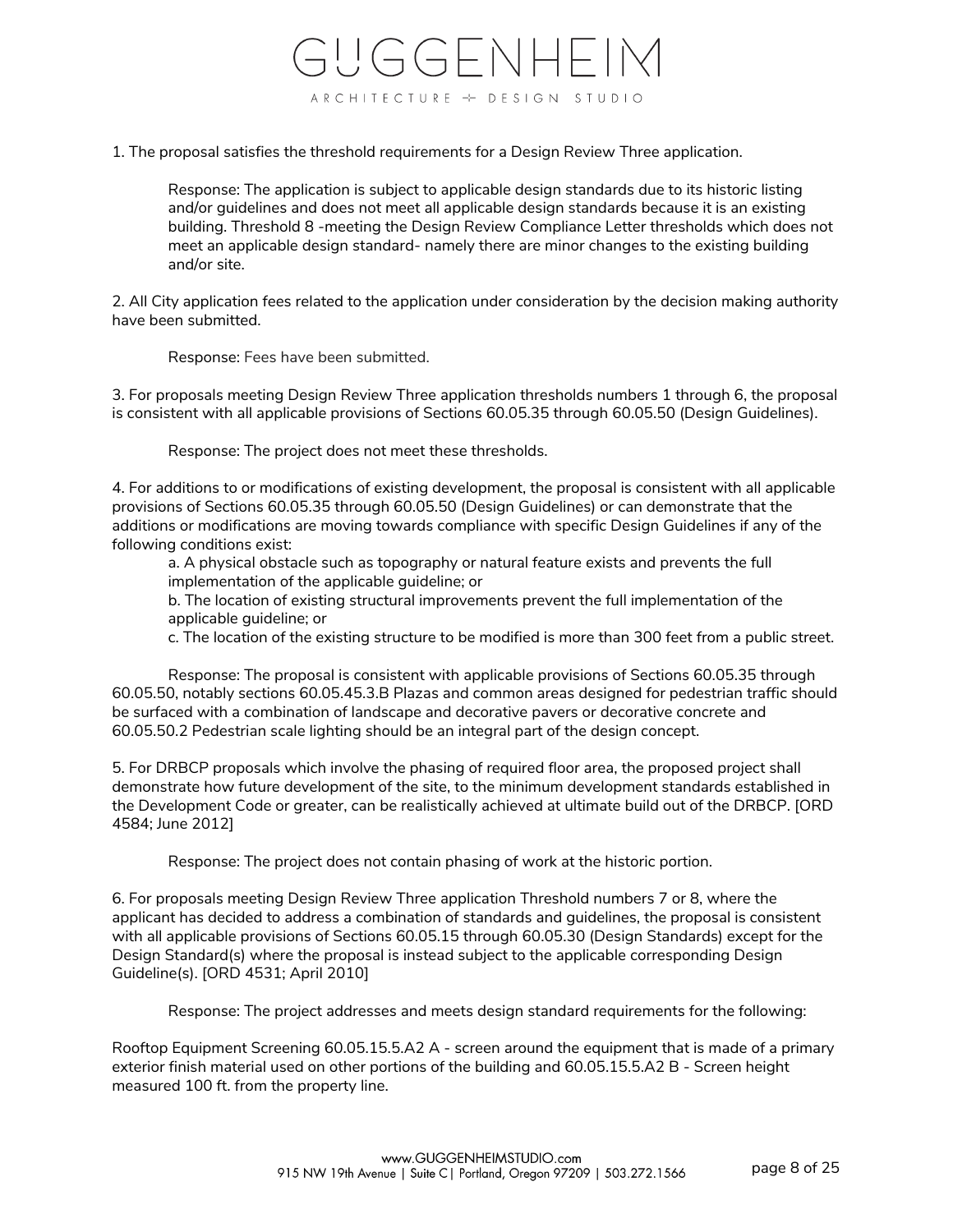

Landscape Requirements 60.05.25.5.A.2 - All uses in Multiple Use districts, ten (10) percent minimum landscape.

Fencing 60.05.25.9.E.2 - Fences may be permitted up to six feet in a required front yard along designated Collector and Arterial Streets.

Lighting 60.05.30.1.C - Lighting shall be provided in pedestrian plazas.

7. For proposals meeting Design Review Three application Threshold numbers 7 or 8, where the applicant has decided to address Design Guidelines only, the proposal is consistent with the applicable provisions of Sections 60.05.35 through 60.05.50 (Design Guidelines). [ORD 4531; April 2010]

Response: The project changes the 670 sf courtyard in front of the house from primarily planted grass to pervious paving with planter boxes to facilitate pedestrian use. Per 60.05.45.3.B - Plazas and common areas designed for pedestrian traffic should be surfaced with a combination of landscape and decorative pavers or decorative concrete.

Note regarding the courtyard area to the south of the house: the owner received an improvement grant from the City of Beaverton and understood this to be permission to move forward with the transition to permeable pavers. At present, the pavers and metal picket fence have been installed in accordance with what we are proposing. Once approved planters, bike parking and other changes will be added.

8. Applications and documents related to the request, which will require further City approval, shall be submitted to the City in the proper sequence.

Response: As much as possible.

Section 60.30 Off-Street Parking: Off-street vehicle parking is not required for eating, drinking establishments or offices, administrative facilities. Two (2) short-term and two (2) long-term bicycle parking spots shall be provided.

Response: Two (2) short-term bike parking spots will be provided in the courtyard of the house. The long-term bike parking will be provided near the rear exit of the building.

Section 60.40 Sign Regulations: The wall sign on the pharmacy building will remain the same size, 25 sf of allowed 62 sf, and altered to reflect the new brand. Any other signs for businesses to be obtained through separate sign permits.

Section 60.50 Special Use: The pharmacy building has an [E] awning which projects into the right of way, which is allowed by 60.50.15.2.

Section 60.55 Transportation Facilities: The proposed work does not meet the threshold criteria to provide transportation facilities nor require a R.O.W. dedication. A traffic engineer will be analyzing the site to determine if a complete Traffic Impact Analysis will be required and proceeding accordingly.

# **CHAPTER 60 - SPECIAL REQUIREMENTS**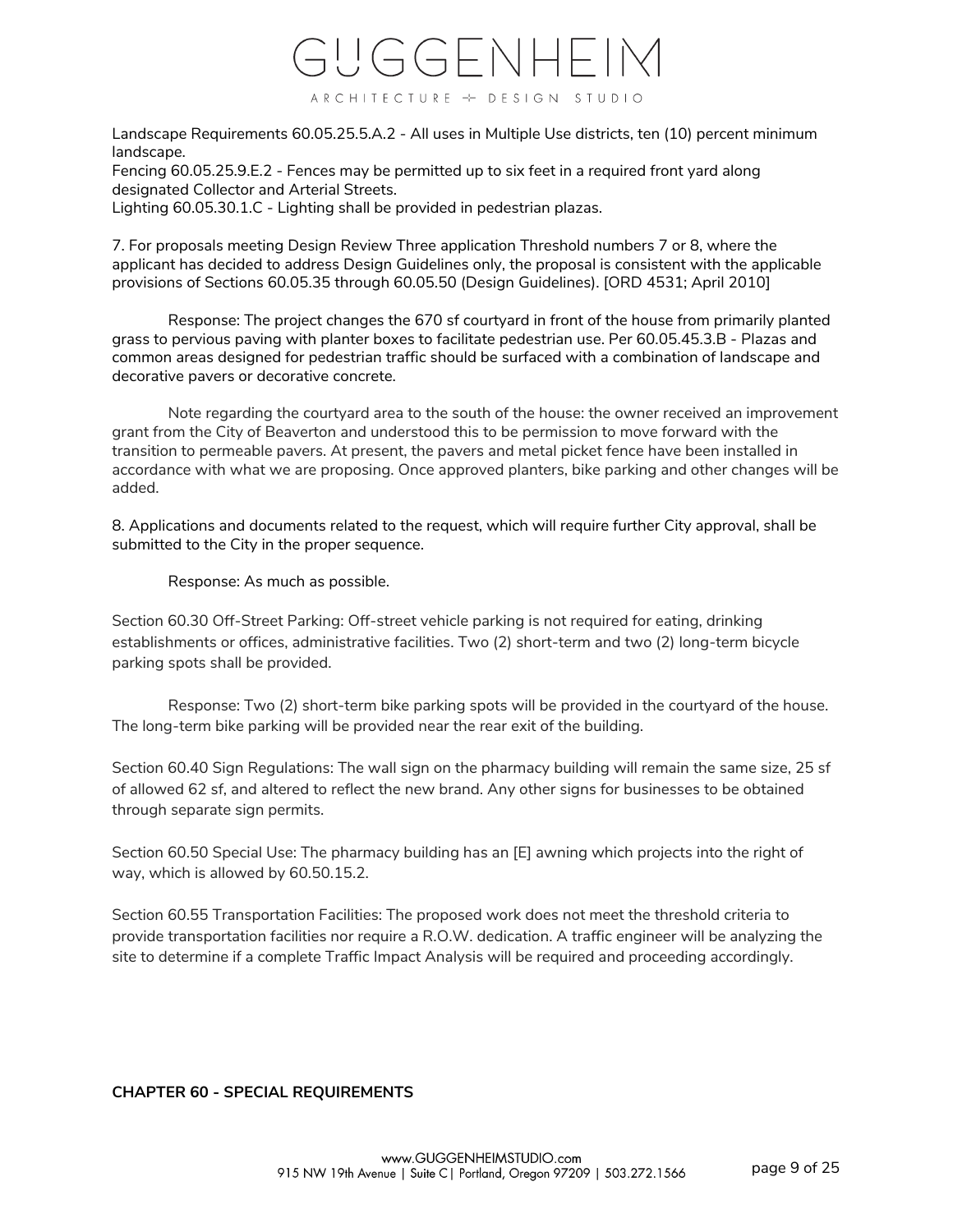#### **60.05 Design Review Design Principles, Standards and Guidelines.**

#### **60.05.15. Building Design and Orientation Standards.**

### **1. Building articulation and variety.**

Response: The building is existing; therefore, subsection 1 is not applicable to the proposed project.

#### **2. Roof forms.**

Response: The building is existing and the roof forms will not be modified with the proposed project; therefore, subsection 2 is not applicable to the proposed project.

#### **3. Primary building entrances.**

A. Primary entrances, which are the main point(s) of entry where the majority of building users will enter and leave, shall be covered, recessed, or treated with a permanent architectural feature in such a way that weather protection is provided. The covered area providing weather protection shall be at least six (6) feet wide and four (4) feet deep.

Response: The primary entrance at the Pharmacy Storefront will not be changed and currently is recessed and has an awning with approximately  $5 \text{ ft} \times 19 \text{ ft}$  of coverage. The secondary entrance at the Robinson house is proposed to return to a covered porch with approximately 5 ft. x 9 ft. of coverage. It currently has zero coverage.

# **4. Exterior building materials.**

A. For attached residential uses in Residential zones and all residential uses in Multiple Use zones, a minimum of seventy-five (75) percent of each elevation that is visible from and within 200 feet of a public street or a public park, public plaza or other public open space, and on elevations that include a primary building entrance or multiple tenant entrances shall be double wall construction. [ORD 4542; June 2010] [ORD 4584; June 2012]

Response: There are no residential uses; therefore, subsection 4A is not applicable.

B. For Conditional Uses in Residential zones and all uses in Commercial and Multiple Use zones (except detached residential uses fronting streets, common greens and shared courts), a maximum of thirty (30) percent of each elevation that is visible from and within 200 feet of a public street or a public park, public plaza or other public open space, and on elevations that include a primary building entrance or multiple tenant entrances may be plain, smooth, unfinished concrete, concrete block, plywood and sheet pressboard. The remaining elevation area for all applicable uses in all applicable zones shall be architecturally treated. Appropriate methods of architectural treatment shall include, but are not limited to, scoring, changes in material texture, and the application of other finish materials such as wood, rock, brick or tile wall treatment. [ORD 4542; June 2010] [ORD 4576; January 2012] [ORD 4584; June 2012]

Response: The building is existing and none of the material changes add to the percentage of regulated materials.

C. For Conditional Uses in Residential zones and all uses in Commercial and Multiple Use zones, plain, smooth, exposed concrete and concrete block used as foundation material shall not be more than three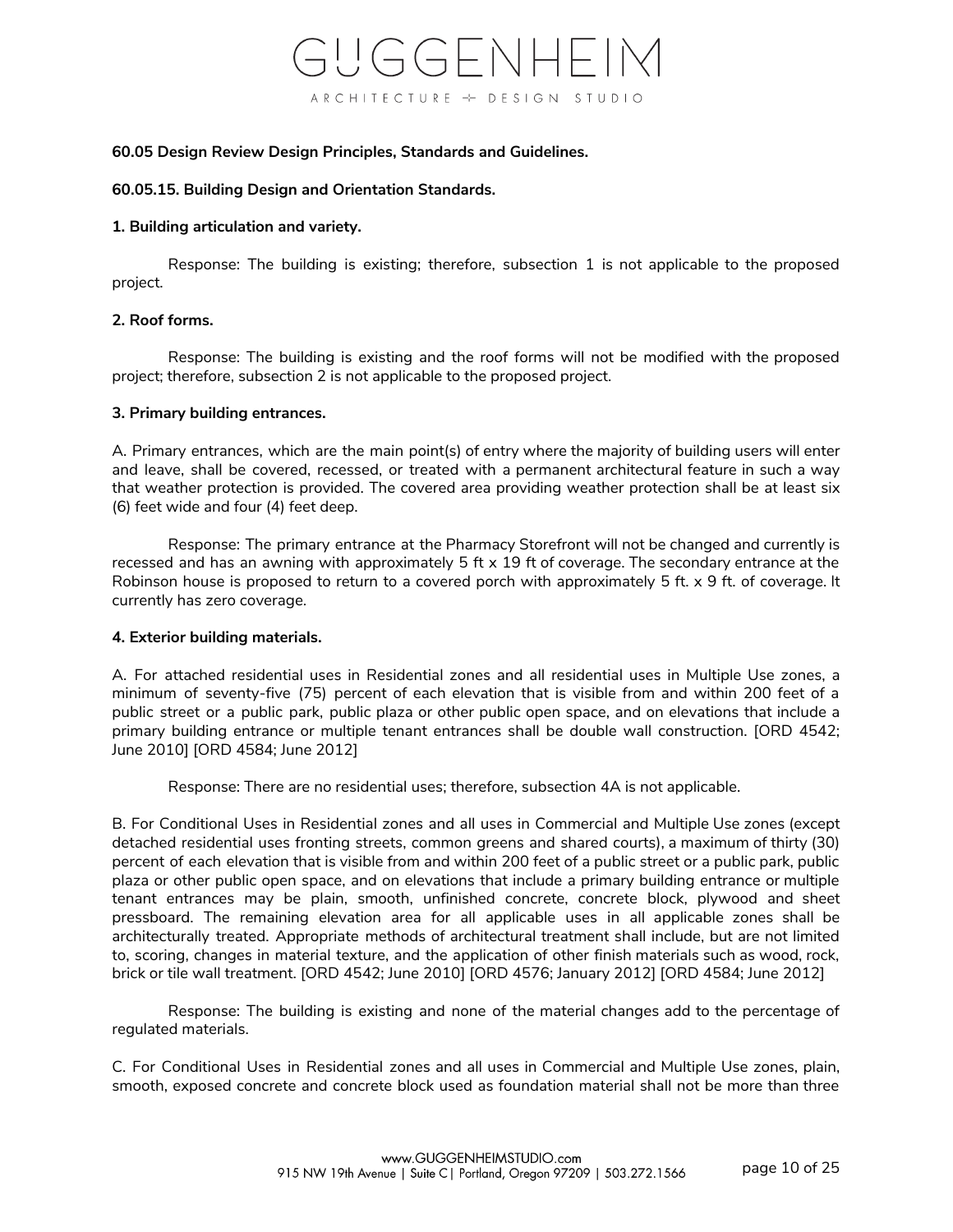

(3) feet above the finished grade level adjacent to the foundation wall, unless pigmented, textured, or both. In Industrial districts, foundations may extend up to four (4) feet above the finished grade level. [ORD 4584; June 2012]

Response: The building is existing and the foundations will not be modified; therefore, subsection 4C is not applicable.

# **5. Roof-mounted equipment.**

A. All roof-mounted equipment shall be screened from view from adjacent streets or adjacent properties in one of the following ways:

1. A parapet wall; or

2. A screen around the equipment that is made of a primary exterior finish material used on other portions of the building; or

3. Setback from the street-facing elevation such that it is not visible from the public street(s). 4. Screened from view by another building.

Response (A.1-4): New roof mounted equipment with horizontal metal screening will be installed to the section of building east of the Robinson house and setback approximately 60 feet from the front elevation on Broadway St. A screen that is 4 ft. in height will be provided around the equipment.

B. As shown in the diagram below, the vertical measuring distance for required screening shall be measured at five (5) feet above the finished or existing grade at the property line or public right-of-way abutting the development site's front yard setback for a distance of one hundred (100) lineal feet measured outward from the development site's front property line. Once the vertical measuring distance is established for the site's front yard, this same vertical measuring distance shall be applied to all sides of the development site's perimeter property lines.

Response: The screen will be 4 ft. to the front elevation (consistent with the methodology in the code) and continue at the same height around the entire equipment area.

C. Solar panels, dishes/antennas, pipes, vents, and chimneys are exempt from this standard.

Response: The work does not include any of the above; therefore, subsection 5C is not applicable.

**6. Building location and orientation along streets in Commercial and Multiple Use zones.** [ORD 4584; June 2012]

A. Buildings in Multiple Use zones shall occupy a minimum public street frontage as follows:

1. 50 percent of the street frontage where a parcel abuts a Class 1 Major Pedestrian Route.

2. 35 percent of the street frontage where a parcel abuts a Class 2 Major Pedestrian Route.

3. 35 percent of the street frontage where a parcel does not abut any Major Pedestrian Route and the parcel exceeds 60,000 gross square feet. [ORD 4462; January 2008]

4. 50 percent of the street frontage for detached residential projects where the parcel abuts any street, common green or shared court. [ORD 4542; June 2010] [ORD 4576; January 2012]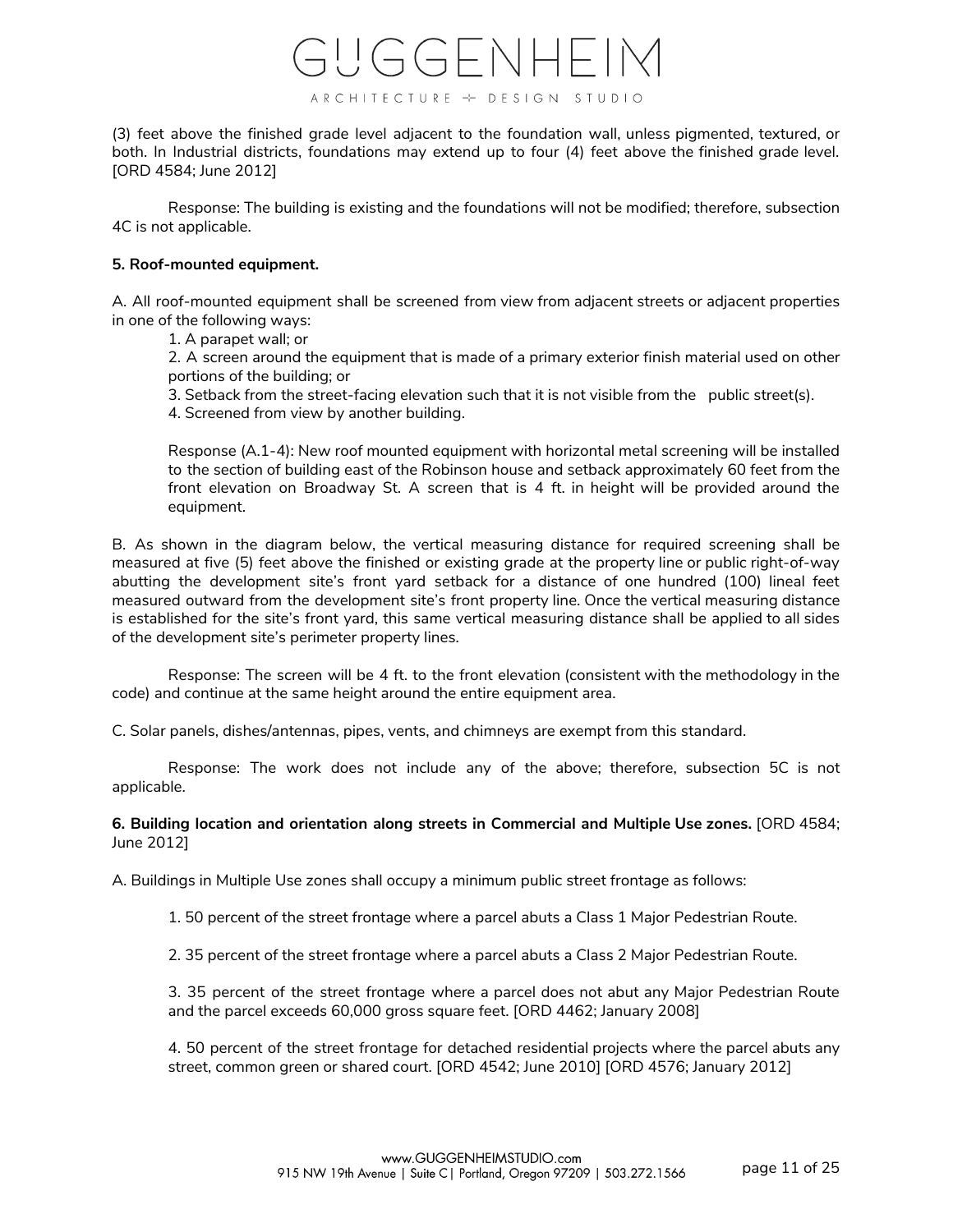

Response (A.1-4): The building is existing; therefore, subsection 6A is not applicable to the proposed project.

B. Buildings in Commercial zones shall occupy a minimum of 35 percent public street frontage where a parcel exceeds 60,000 gross square feet.

Response: The parcel is approximately 24,000 square feet; therefore, subsection 6B is not applicable.

C. Buildings subject to the street frontage standard shall be located no farther than 20 feet from the property line. The area between the building and property line shall be landscaped to standards found in Section 60.05.25.5.B. or 60.05.25.5.C.

Response: The building is existing; therefore, subsection 6C is not applicable to the proposed project.

D. Buildings on corner lots of multiple Major Pedestrian Routes shall be located at the intersections of the Major Pedestrian Routes. Where a site has more than one corner on a Major Pedestrian Route, this requirement must be met at only one corner.

Response: The building is existing; therefore, subsection 6D is not applicable to the proposed project.

E. Buildings subject to the street frontage standard shall have at least one primary building entrance oriented toward an abutting street or public pedestrian way. Where there is more than one abutting Class 1 Major Pedestrian Route, the primary entrance shall have a reasonably direct pedestrian connection to a minimum of one abutting Class 1 Major Pedestrian Route or shall be oriented to a Class 1 Major Pedestrian Route corner. [ORD 4706; May 2017]

1. A minimum of one primary building entrance shall not be set back more than 20 feet from the abutting public street or public pedestrian way.

2. Pedestrian connections to street oriented primary building entrances shall not cross vehicular circulation and parking areas.

Response (E.1-2): The building and entrances are existing; therefore, subsection 6E is not applicable to the proposed project. It is noted that both entrances face SW Broadway St.

F. Secondary entrances may face on streets, off-street parking areas, or landscaped courtyards.

Response: The building and entrances are existing; therefore, subsection 6E is not applicable to the proposed project. It is noted that both entrances face SW Broadway St.

# **7. Building scale along Major Pedestrian Routes.**

A. The height of any portion of a building at or within 20 feet of the property line as measured from the finished grade at the property line abutting a Major Pedestrian Route shall be a minimum of twenty- two (22) feet and a maximum of sixty (60) feet. Building heights greater than sixty (60) feet are allowed if the portion of a building that is greater than sixty (60) feet in height is at least twenty (20) feet from the property line that abuts the Major Pedestrian Route. In all cases, building height shall meet the requirement of Section 20.20.50. for the specific zoning district. [ORD 4462; January 2008] [ORD 4531; April 2010]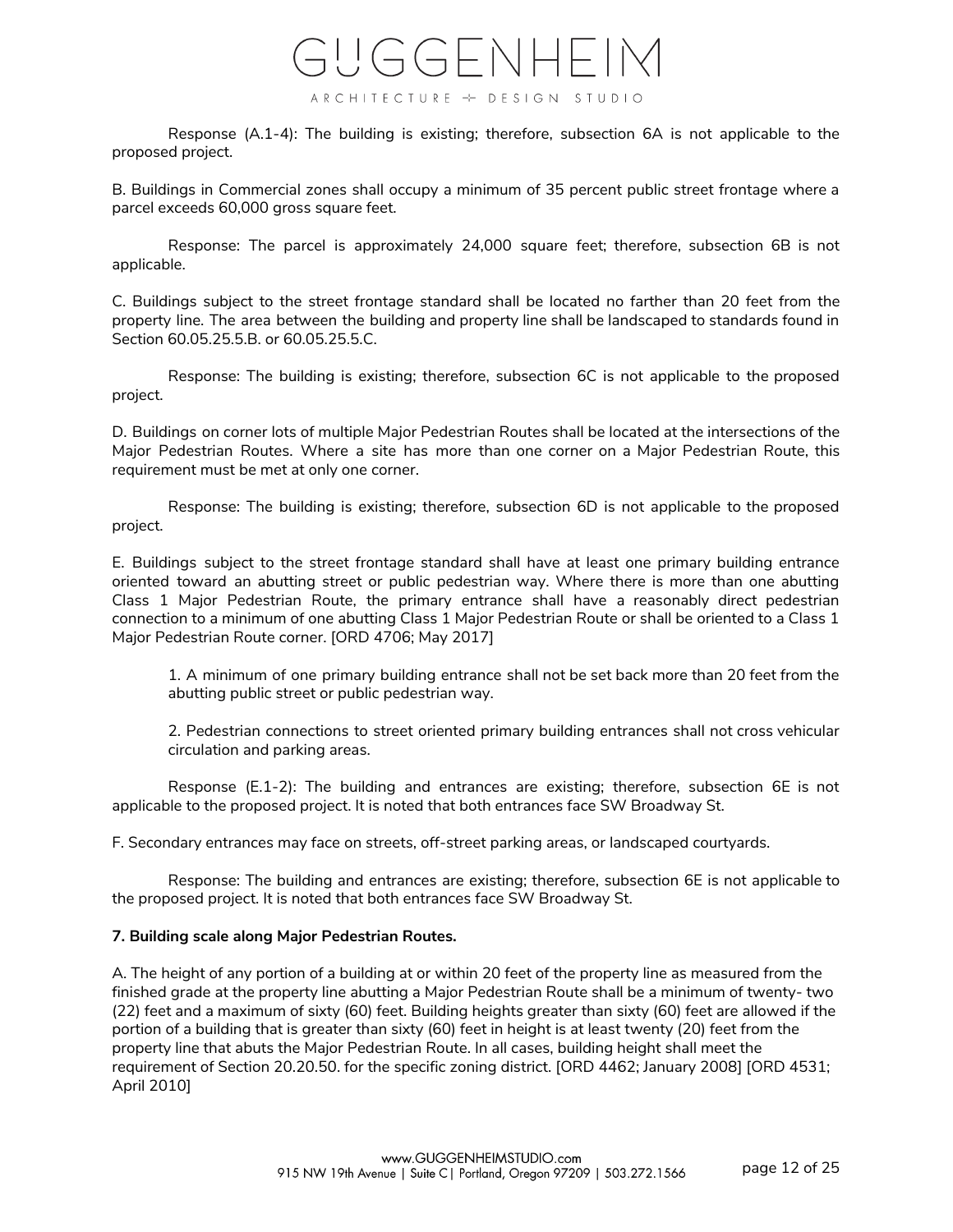

Response: The building is existing; therefore, subsection 7A is not applicable to the proposed project.

B. Detached residential dwellings are exempt from the minimum height standard in Section 60.05.15.7.A. Building heights shall meet the requirements of Section 20.20.20. for the specific zoning district. [ORD 4542; June 2010]

Response: The building does not contain any detached residential units; therefore, subsection 7B is not applicable to the proposed project.

C. The maximum heights specified in Section 20.20.50. shall not be exceeded, unless separately authorized through an adjustment or variance application, or where credits are earned for height increase through Habitat Friendly Development Practices, as described in Section 60.12.40.4.B.2. [ORD 4531; April 2010]

Response: The building is existing; therefore, subsection 7C is not applicable to the proposed project.

# **8. Ground floor elevations on commercial and multiple use buildings.**

A. Except those used exclusively for residential use, ground floor elevations visible from and within 200 feet of a public street, Major Pedestrian Route, or a public park, public plaza or other public open space, and elevations that include a primary building entrance or multiple tenant entrances, shall have the following minimum percent of the ground floor elevation area permanently treated with windows, display areas or glass doorway openings.

1. Class 1 Major Pedestrian Routes: Fifty (50) percent.

2. Class 2 Major Pedestrian Routes: Thirty-five (35) percent.

3. Buildings on parcels in excess of 25,000 gross square feet within a Commercial zoning district: Thirty-five (35) percent.

Less glazing may be provided in a Commercial zoning district when increased building articulation and architectural variety is provided pursuant to Section 60.05.15.1.B.2. of this Code.

For the purpose of this standard, ground floor elevation area shall be measured from three (3) feet above grade to ten (10) feet above grade the entire width of the elevation. The ground floor elevation requirements shall be met from grade to twelve (12) feet above grade.

Response: The building is existing; therefore, subsection 8A is not applicable to the proposed project.

B. Except those used exclusively for residential use, ground floor elevations that are located on a Major Pedestrian Route, sidewalk, or other space where pedestrians are allowed to walk shall provide weather protection to the following minimum percent of the length of those elevations.

1. Class 1 Major Pedestrian Routes: Fifty (50) percent.

2. Class 2 Major Pedestrian Routes: Thirty-five (35) percent.

Response: The building is existing; therefore, subsection 8B is not applicable to the proposed project.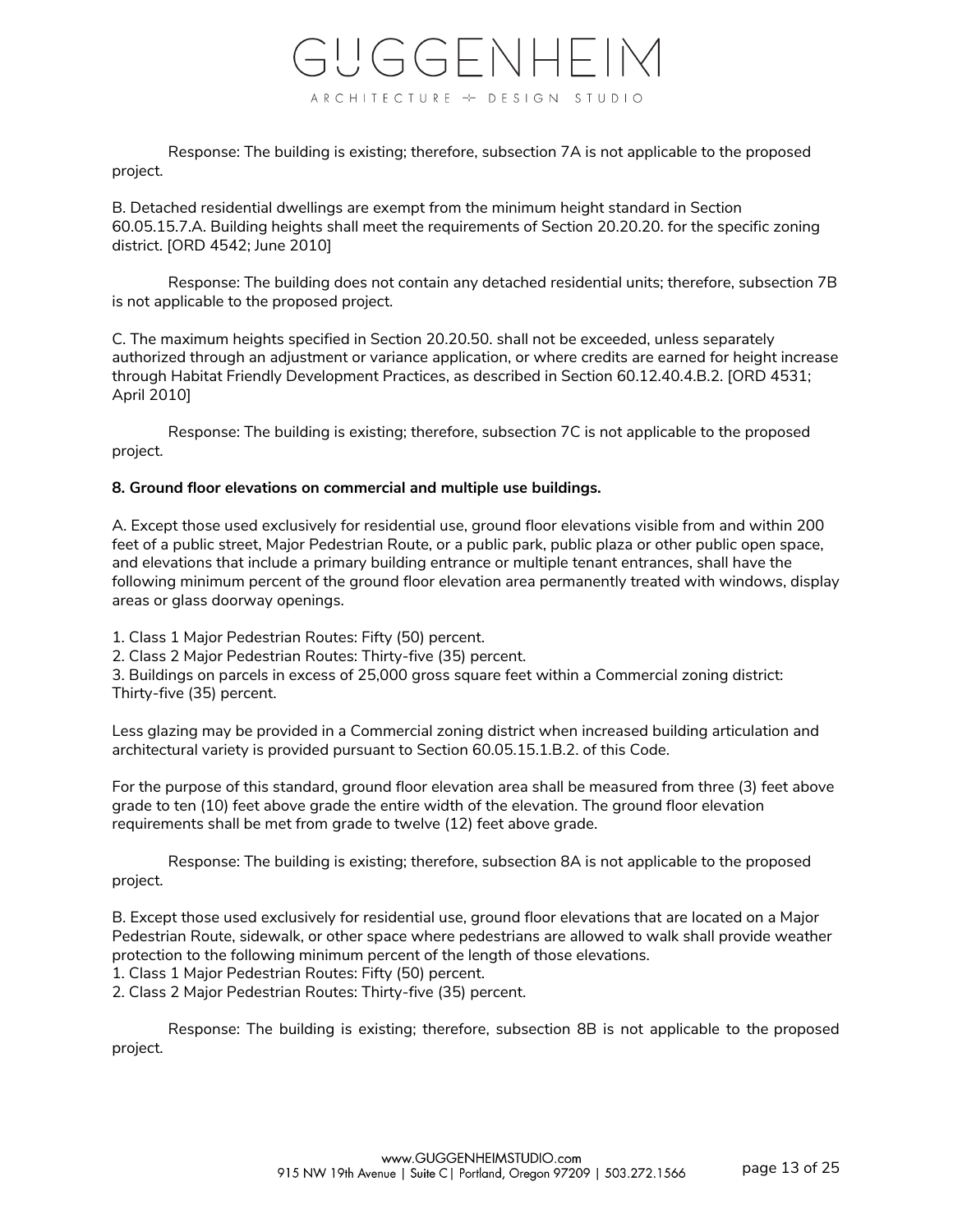

#### **9. Compact Detached Housing design.**

Response: The project does not include compact detached housing design.

### **10. Ground floor elevations on eligible residential-only buildings.**

Response: The project is not an eligible residential-only building, which are buildings located within the portions of the RC-OT zoning district with a 40 foot height limit.

# **60.05.20. Circulation and Parking Design Standards.**

#### **1. Connections to the public street system.**

A. Pedestrian, bicycle, and motor vehicle connections shall be provided between the on-site circulation system and adjacent existing and planned streets as specified in Tables 6.1 through 6.6 and Figures 6.1 through 6.23 of the Comprehensive Plan Transportation Element. [ORD 4531; April 2010]

Response: The building is existing; therefore, subsection 1 is not applicable to the proposed project.

#### **2. Loading areas, solid waste facilities and similar improvements.**

A. All on-site service areas, outdoor storage areas, waste storage, disposal facilities, recycling containers, transformer and utility vaults and similar activities shall be located in an area not visible from a public street, or shall be fully screened from view from a public street. [ORD 4531; April 2010]

Response: The loading area, waste and recycling facilities are located on the north portion of the site at ground level and will not be visible from a public street.

B. Except for manufacturing, assembly, fabricating, processing, packing, storage and wholesale and distribution activities which are the principle use of a building in Industrial districts, all loading docks and loading zones shall be located in an area not visible from a public street, or shall be fully screened from view from a public street.

Response: The loading zone is located on the north side of the site and will not be seen from a public street.

C. Screening from public view for service areas, loading docks, loading zones and outdoor storage areas, waste storage, disposal facilities, recycling containers, transformer and utility vaults and similar activities shall be fully sight-obscuring, shall be constructed a minimum of one foot higher than the feature to be screened, and shall be accomplished by one or more of the following methods:

1. Solid screen wall constructed of primary exterior finish materials utilized on primary buildings,

2. Solid hedge wall with a minimum of ninety-five (95) percent opacity within two (2) years.

3. Solid wood fence

Response (C.1-3): Screening for these areas will not be necessary; therefore, subsection 2C is not applicable to the proposed project.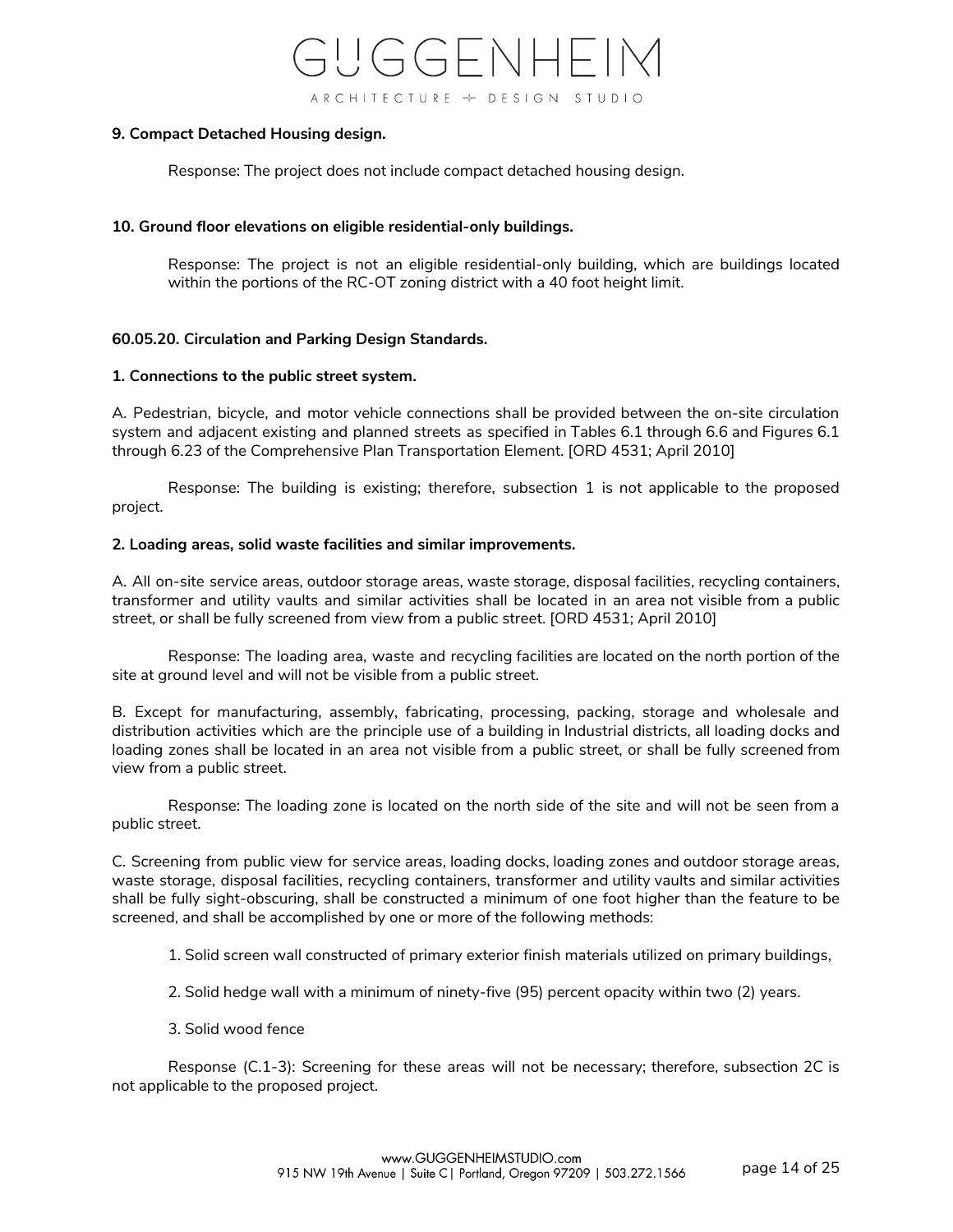

D. Screening from public view by chain-link fence with or without slats is prohibited.

Response: Screening for these areas will not be necessary; therefore, subsection 2D is not applicable to the proposed project.

E. Screening of loading zones may be waived in Commercial and Multiple Use zones if the applicant demonstrates the type and size of loading vehicles will not detract from the project's aesthetic appearance and the timing of loading will not conflict with the hours or operations of the expected businesses. [ORD 4584; June 2012]

Response: Screening for these areas will not be necessary; therefore, subsection 2E is not applicable to the proposed project. However, it is worth noting that the loading vehicles will be smaller (sprinter vans and similar) due to the volume of product being produced.

#### **3. Pedestrian circulation.**

A. Pedestrian connections shall be provided that link to adjacent existing and planned pedestrian facilities as specified in Tables 6.1 through 6.6 and Figures 6.1 through 6.23 of the Comprehensive Plan Transportation Element, and to the abutting public street system and on-site buildings, parking areas, and other facilities where pedestrian access is desired. Pedestrian connections shall be provided except when one or more of the following conditions exist:

1. Where physical or topographic conditions, such as a grade change of ten (10) feet or more at a property line to an adjacent pedestrian facility, make connections impractical,

2. Where uses including manufacturing, assembly, fabricating, processing, packing, storage and wholesale and distribution activities which are the principle use of a building in Industrial districts occur,

3. Where on-site activities such as movement of trucks, forklifts, and other large equipment would present potential conflicts with pedestrians, or

4. Where buildings or other existing development on adjacent lands physically preclude a connection now or in the future.

Response (A.1-4): The building is existing; therefore, subsection 3A is not applicable to the proposed project. It is noted that there are sidewalks at the street facing facades and paved access to the north side of the building.

B. A reasonably direct walkway connection is required between primary entrances, which are the main point(s) of entry where the majority of building users will enter and leave, and public and private streets, transit stops, and other pedestrian destinations.

Response: The building is existing; therefore, subsection 3B is not applicable to the proposed project. It is noted that the two entrances are joined via SW Broadway Street's sidewalk and existing paved path.

C. A reasonably direct pedestrian walkway into a site shall be provided for every 300 feet of street frontage or for every eight aisles of vehicle parking if parking is located between the building and the street. A reasonably direct walkway shall also be provided to any accessway abutting the site. This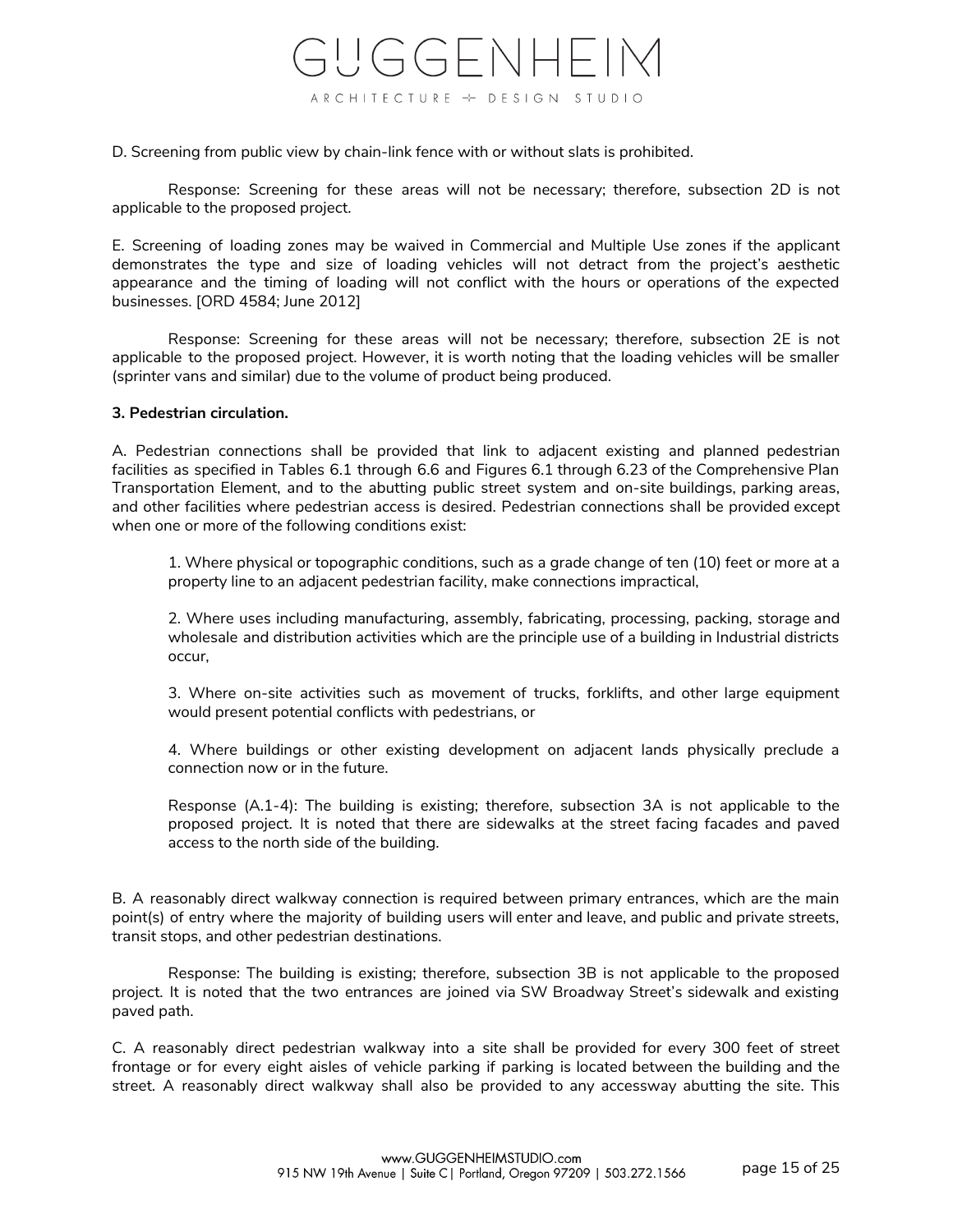standard may be waived when topographic conditions, man-made features, natural areas, etc. preclude walkway extensions to adjacent properties.

Response: The building is existing; therefore, subsection 3C is not applicable to the proposed project. It is noted that a sidewalk is provided at SW Broadway St.

D. Pedestrian connections through parking lots shall be physically separated from adjacent vehicle parking and parallel vehicle traffic through the use of curbs, landscaping, trees, and lighting, if not otherwise provided in the parking lot design.

Response: The building is existing and does not contain any parking lots; therefore, subsection 3D is not applicable to the proposed project.

E. Where pedestrian connections cross driveways or vehicular access aisles a continuous walkway shall be provided, and shall be composed of a different paving material than the primary on-site paving material.

Response: The building is existing and this condition is not present; therefore, subsection 3E is not applicable to the proposed project.

F. Pedestrian walkways shall have a minimum of five (5) foot wide unobstructed clearance and shall be paved with scored concrete or modular paving materials. In the event that the Americans with Disabilities Act (ADA) contains stricter standards for any pedestrian walkway, the ADA standards shall apply. [ORD 4531; April 2010]

Response: The building and sidewalks are existing; therefore, subsection 3F is not applicable to the proposed project. The curb cut in the sidewalk in front of the Robinson House will be removed.

# **4. Street frontages and parking areas.**

A. Surface parking areas abutting a public street shall provide perimeter parking lot landscaping which meets one of the following standards:

1. A minimum six (6)-foot wide planting strip between the right-of-way and the parking area. Pedestrian walkways and vehicular driveways may cross the planting strip. Trees shall be planted at a minimum 2 1/2 inch caliper at a maximum of thirty (30) feet on center. Planting strips shall be planted with an evergreen hedge that will provide a 30-inch high screen and fifty (50) percent opacity within two years. The maximum height shall be maintained at no more than thirty-six (36) inches. Areas not covered by trees or hedge shall be landscaped with live ground cover. Bumper overhangs which intrude into the planting strip shall not impact required trees or hedge; or

2. A solid wall or fence 30 to 36 inches in height parallel to and not nearer than four (4) feet from the right-of-way line. The area between the wall or fence and the street line shall be landscaped with live ground cover. Pedestrian walkways and vehicular driveways may cross the wall or fence.

Response (A.1-2): The building is existing and this condition is not present; therefore, subsection 4A is not applicable to the proposed project.

# **5. Parking area landscaping.**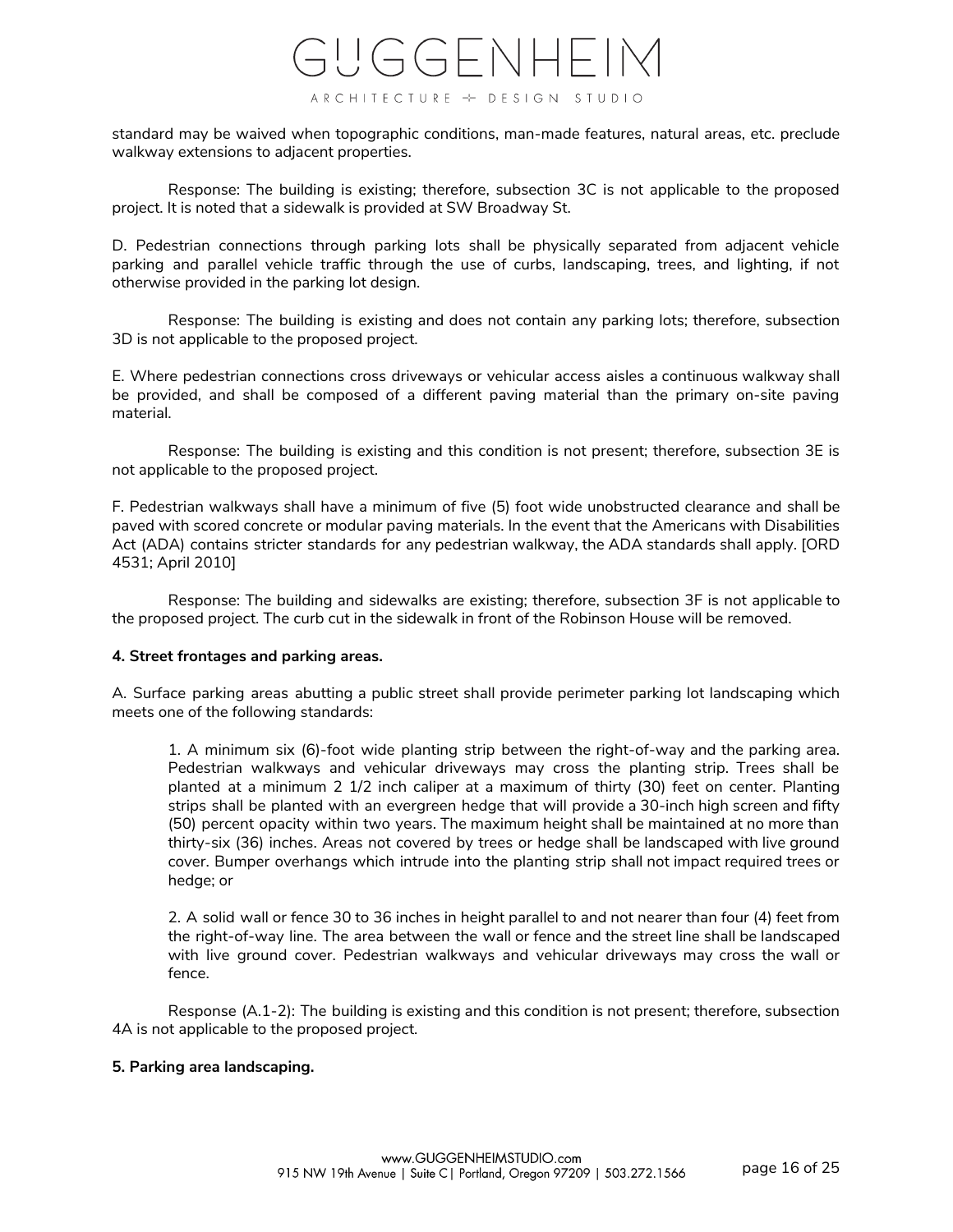A. Landscaped planter islands shall be required according to the following:

1. Residential uses in residential zones, one for every eight (8) contiguous parking spaces.

2. All uses in Commercial and Multiple Use zones, one for every ten (10) contiguous parking spaces. [ORD 4584; June 2012]

3. All Conditional Uses in Residential zones one for every twelve (12) contiguous parking spaces. [ORD 4584; June 2012]

4. All uses in Employment / Industrial zones, one for every twelve (12) contiguous parking spaces. [ORD 4584; June 2012]

Response (A.1-4): There is no parking area; therefore, subsection 5A is not applicable to the proposed project.

B. The island shall have a minimum area of 70 square feet, and a minimum width of 6 feet, and shall be curbed to protect landscaping. The landscaped island shall be planted with a tree having a minimum mature height of 20 feet. If a pole-mounted light is proposed to be installed within a landscaped planter island, and an applicant demonstrates that there is a physical conflict for siting the tree and the pole-mounted light together, the decision-making authority may waive the planting of the tree, provided that at least seventy-five (75) percent of the required islands contain trees. Landscaped planter islands shall be evenly spaced throughout the parking area.

Response: There is no parking area; therefore, subsection 5B is not applicable to the proposed project.

C. Linear raised sidewalks and walkways within the parking area connecting the parking spaces and on-site building(s) may be counted towards the total required number of landscaped islands, provided that all of the following is met:

1. Trees are spaced a maximum of 30 feet on center on a minimum of one side of the sidewalk.

2. The minimum unobstructed sidewalk width is five feet.

3. The sidewalk is separated from the parking area by curbs, bollards, or other means on both sides.

4. Trees are located in planting area with groundcover or planted in covered tree wells.

5. Trees within the linear sidewalk area shall constitute no more than 50 percent of the total required number of trees within required landscaped planter islands. All remaining required trees shall be located within landscaped planter islands.

Response (C.1-5): There is no parking area; therefore, subsection 5C is not applicable to the proposed project.

D. Trees planted within required landscaped planter islands or the linear sidewalk shall be of a type and species identified by the City of Beaverton Street Tree List or an alternative approved by the City Arborist.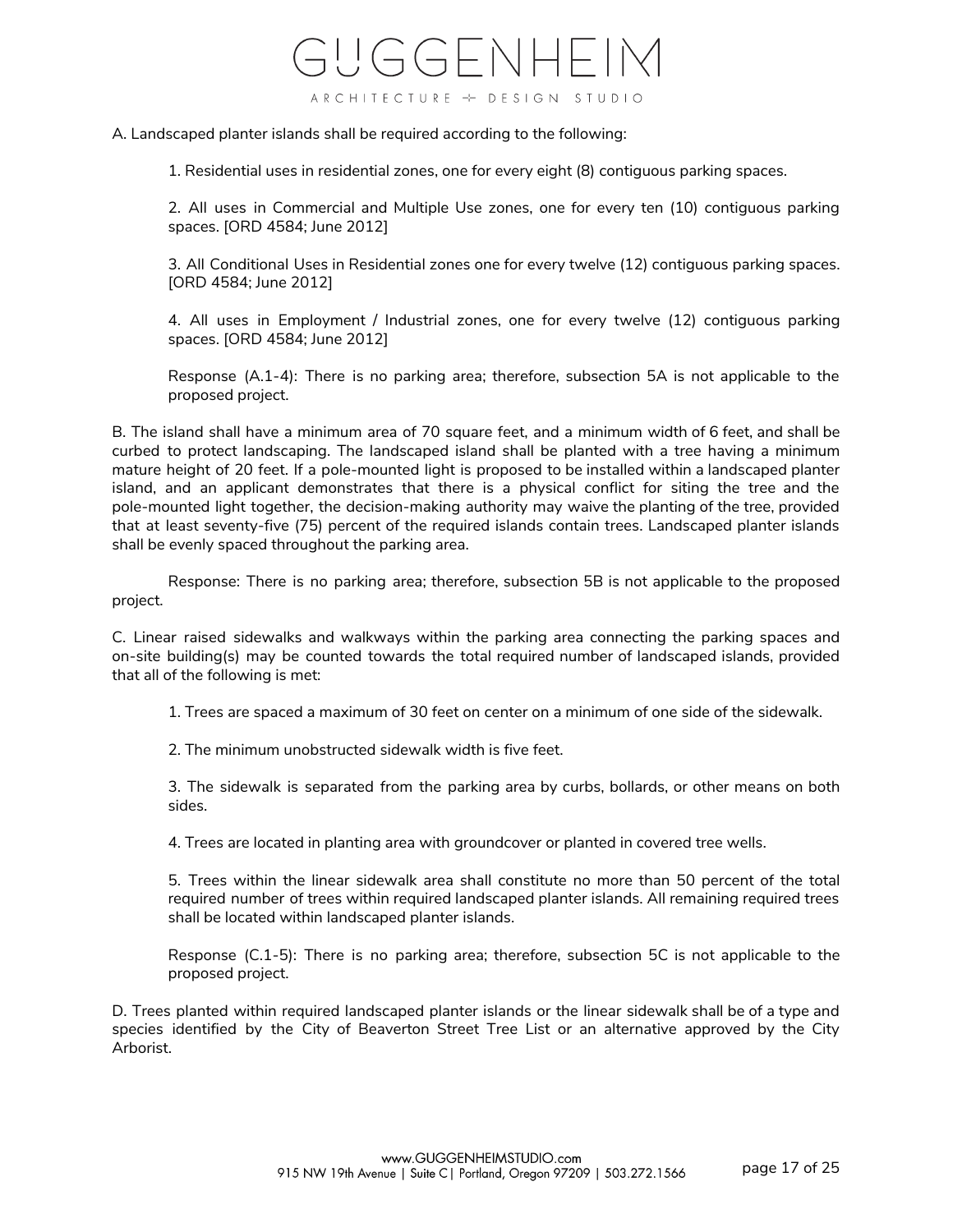Response: There is no parking area; therefore, subsection 5D is not applicable to the proposed project.

# **6. Off-Street parking frontages in Multiple Use zones.**

A. Off-Street surface parking areas shall be located to the rear or side of buildings. Surface parking areas located adjacent to public streets are limited to a maximum of:

1. 50% of the street frontage along Class 1 Major Pedestrian

Routes,

2. 65% along Class 2 Major Pedestrian Routes, and

3. 50% of the street frontage for detached residential projects along any street. [ORD 4542; June 2010]

Response: There is no parking area; therefore, subsection 6A is not applicable to the proposed project.

# **7. Sidewalks along streets and primary building elevations in Commercial and Multiple Use zones.** [ORD 4584; June 2012]

A. A sidewalk is required on all streets. Except where approved through Sidewalk Design Modification (40.58), the sidewalk shall be a minimum of ten (10) feet wide, and provide an unobstructed path at least five (5) feet wide. [ORD 4531; April 2010]

Response: The building is existing and sidewalks are already present; therefore, subsection 7A is not applicable to the proposed project.

B. A sidewalk or walkway internal to the site is required along building elevations that include a primary building entrance, multiple tenant entrances or display windows. The sidewalk shall be a minimum of ten (10) feet wide, and provide an unobstructed path at least five (5) feet wide at building entrances, and along elevations containing display windows. Sidewalks shall be paved with scored concrete or modular paving materials. If adjacent to parking areas, the sidewalk shall be separated from the parking by a raised curb. [ORD 4531; April 2010]

Response: The building is existing and this condition is not present; therefore, subsection 7B is not applicable to the proposed project.

C. Residential development fronting common greens and shared courts, and detached units fronting streets are exempt from these standards of 7. B above, and are subject to the Engineering Design Manual. [ORD 4542; June 2010] [ORD 4576; January 2012]

Response: The building is existing and this condition is not present; therefore, subsection 7C is not applicable to the proposed project.

# **8. Connect on-site buildings, parking, and other improvements with identifiable streets and drive aisles in Residential, Commercial, and Multiple Use zones.** [ORD 4584; June 2012]

A. Parking lot drive aisles that link public streets and/or private streets with parking stalls shall be designed as private streets consistent with the standard as described under Section 60.05.20.8.B., unless one of the following is met:

1. The parking lot drive aisle is less than 100 feet long;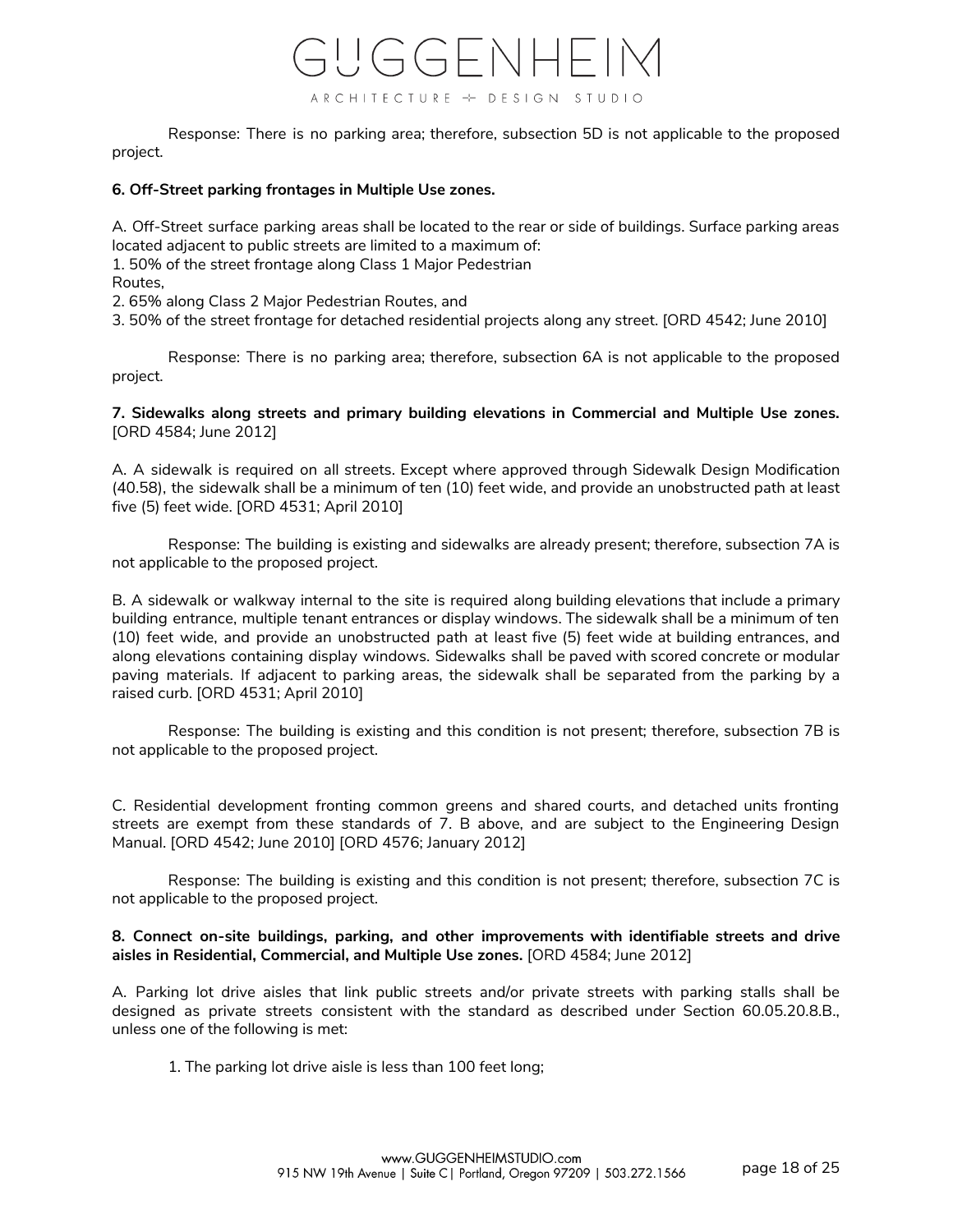2. The parking lot drive aisle serves 2 or less residential units; or

3. The parking lot drive aisle provides direct access to angled or perpendicular parking stalls.

Response (A.1-3): The building is existing and this condition is not present; therefore, subsection 8A is not applicable to the proposed project.

B. Private streets, common greens, and shared courts shall meet the following standards:

1. Private streets serving non-residential uses and residential uses having five or more units shall have raised curbs and minimum five (5) foot wide unobstructed sidewalks on both sides.

2. Private streets serving less than five (5) residential units shall have raised curbs and a minimum five (5) foot wide unobstructed sidewalk on at least one side.

3. When common greens and shared courts are utilized, an unobstructed walkway a minimum of five (5) feet wide shall be provided within the common green or shared court. [ORD 4542; June 2010]

Response (B.1-3): The building is existing and this condition is not present; therefore, subsection 8B is not applicable to the proposed project.

#### **9. Ground floor uses in parking structures.**

Response: The project does not include a parking structure.

# **60.05.25. Landscape, Open Space, and Natural Areas Design Standards.**

**1. Minimum landscape requirements for residential developments consisting of two (2) or three (3) units of Attached Housing or Compact Detached Housing.**

Response: The project does not include a residential use, this section is not applicable.

# **2. Minimum landscape requirements for residential developments consisting of four (4) to seven (7) units of Attached Housing or Compact Detached Housing.**

Response: The project does not include a residential use, this section is not applicable.

# **3. Minimum landscape requirements for residential developments consisting of eight (8) or more units of Attached Housing or Compact Detached Housing.**

Response: The project does not include a residential use, this section is not applicable.

# **4. Additional minimum landscape requirements for Attached Housing and Compact Detached Housing.**

Response: The project does not include a residential use, this section is not applicable.

# **5. Minimum landscape requirements for non-residential developments and Mixed Use Development.**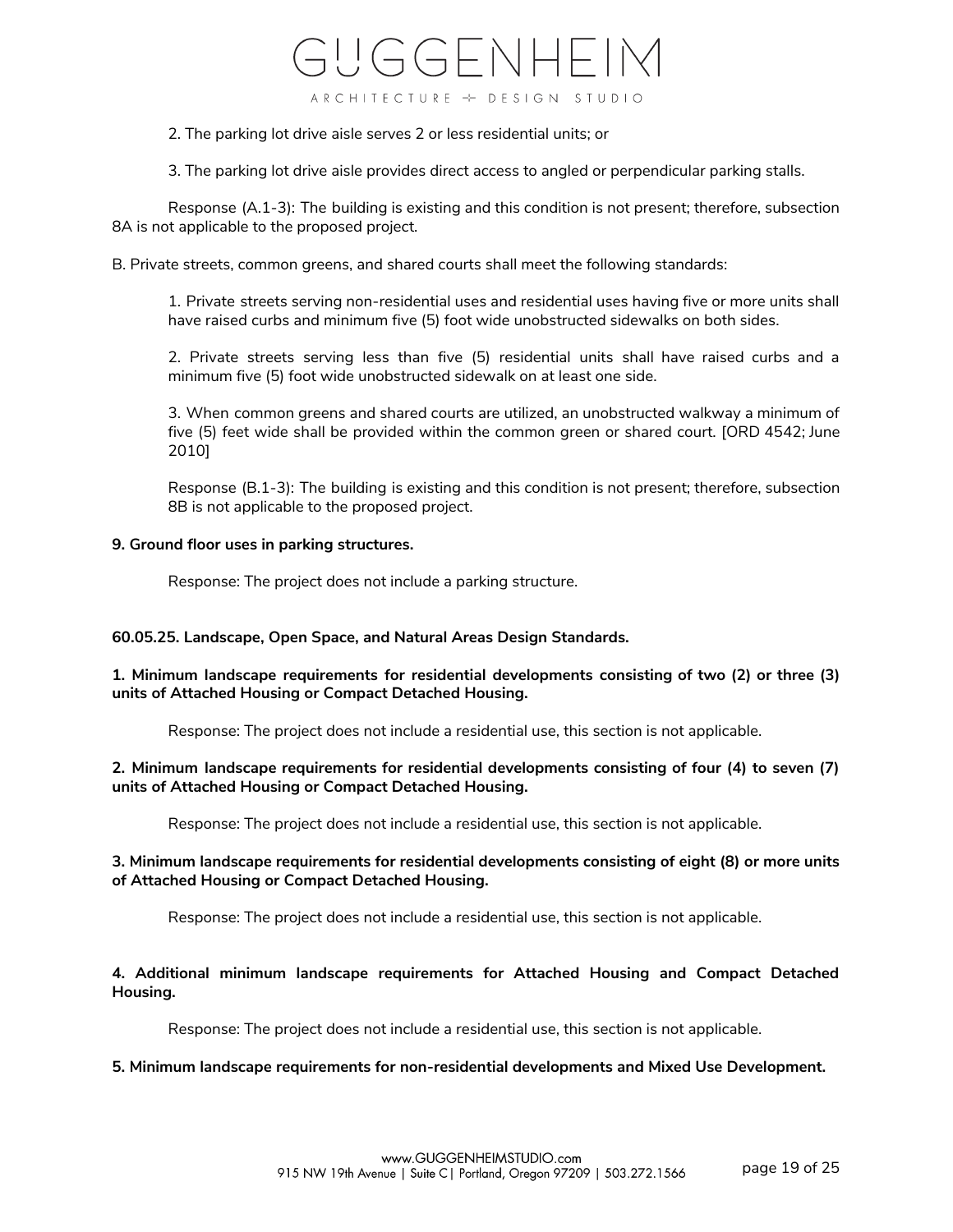A. A minimum portion of the total gross lot area shall be landscaped:

1. Conditional Uses in Residential districts, and all uses in Commercial and Industrial districts, fifteen (15) percent;

2. All uses in Multiple Use districts, ten (10) percent.

3. Environmentally sensitive areas shall be counted towards the minimum landscape requirement. Aboveground landscaped water quality treatment facilities shall be counted toward the minimum landscape requirement.

Response: The courtyard in front of the Robinson House will be modified, the remaining site will remain unchanged. The courtyard will contain one linear planter, three potted plants and one larger tree planter totalling 26.6% percentage of planted area.

B. The following minimum planting requirements for required landscaped areas shall be complied with. These requirements shall be used to calculate the total number of trees and shrubs to be included within the required landscape area:

1. One (1) tree shall be provided for every eight hundred (800) square feet of required landscaped area. Evergreen trees shall have a minimum planting height of six (6) feet. Deciduous trees shall have a minimum caliper of 1.5 inches at time of planting.

2. One (1) evergreen shrub having a minimum mature height of forty-eight (48) inches shall be provided for every four hundred (400) square feet of required landscaped area.

3. Live ground cover consisting of low-height plants, or shrubs, or grass shall be planted in the portion of the landscaped area not occupied by trees or evergreen shrubs. Bare gravel, rock, bark or other similar materials may be used, but are not a substitute for ground cover plantings, and shall be limited to no more than twenty-five (25) percent of the required landscape area.

Response: A single Lagerstroemia 'Purple Tower' with a 2 inch caliper will be provided in the courtyard.

C. A hard surface pedestrian plaza or combined hard surface and soft surface pedestrian plaza, if proposed shall be counted towards meeting the minimum landscaping requirement, provided that the hard-surface portion of the plaza shall not exceed twenty-five (25) percent of the minimum landscaping requirement for Conditional Uses in Residential districts, and shall be comprised of the following:

1. Brick pavers, or stone, scored, or colored concrete; and,

2. One (1) tree having a minimum mature height of twenty (20) feet for every three hundred (300) square feet of plaza square footage; and,

3. Street furniture including but not limited to benches, tables, chairs and trash receptacles; and,

4. Pedestrian scale lighting consistent with the City's Technical Lighting Standards.

Response: The proposed hard surface plaza (which is not in a residential district) will have brick pavers, a tree as stated above, table with chairs for patrons and a string light canopy.

D. All building elevations visible from and within 200 feet of a public street that do not have windows on the ground floor shall have landscaping along their foundation, which shall be counted toward the minimum landscaped requirement. This landscaping requirement shall not apply to portions of the building facade that provide access for pedestrians or vehicles to the building, for plazas adjacent to the building, or when the building is within three (3) feet of the property line. The foundation landscaping shall be at least five (5) feet wide; and shall be comprised of the following: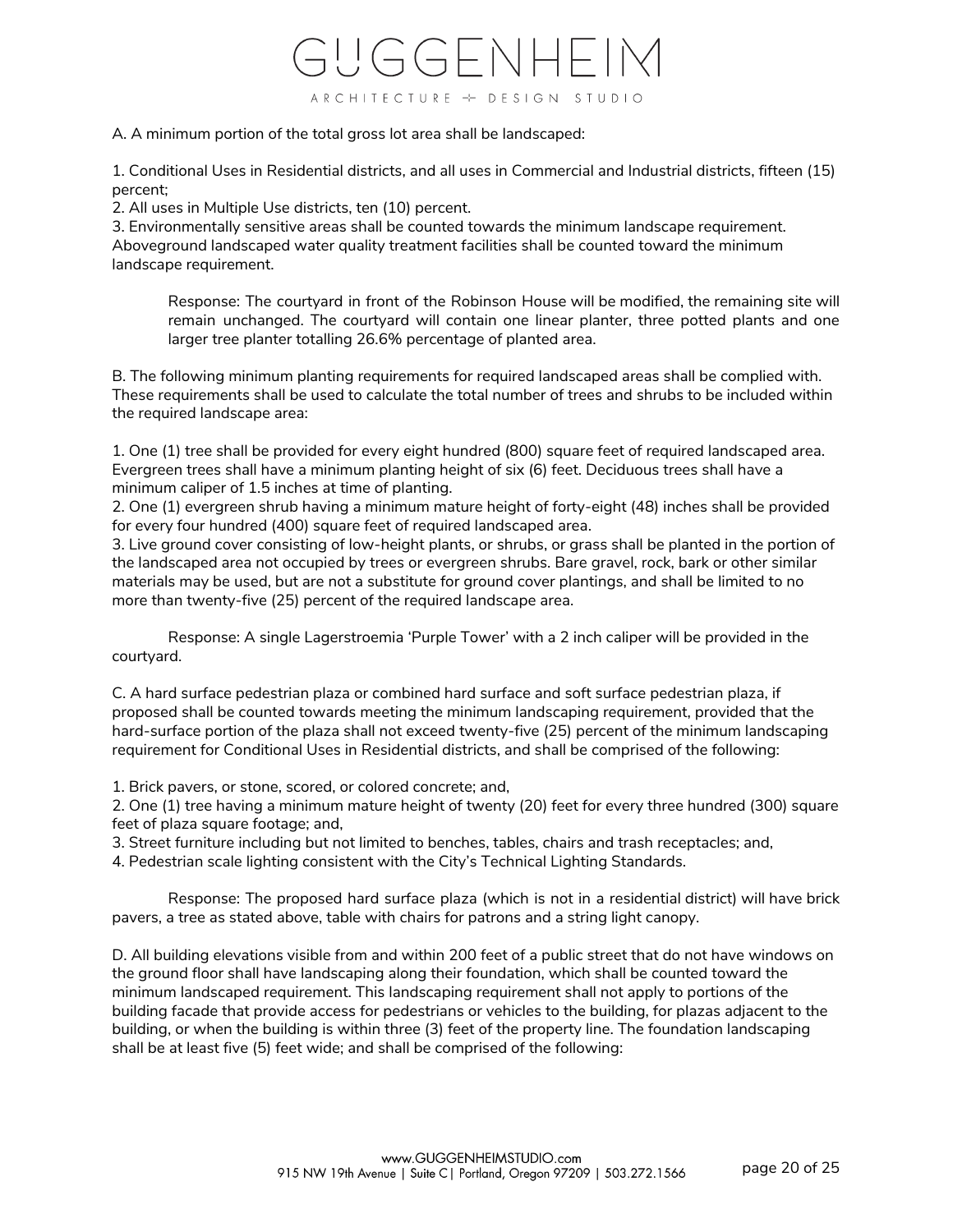

1. One (1) tree having a minimum planting height of six (6) feet shall be planted for every thirty (30) lineal feet of foundation.

2. One (1) shrub having a minimum mature height of twenty-four (24) inches shall be planted for every three (3) lineal feet of foundation and shall be planted between required trees; and,

3. Groundcover plants shall be planted in the remainder of the landscaped area not occupied by required trees and shrubs, and shall not be planted in rows, but in a staggered manner for more effective covering.

Response: At the front foundation of the house there shall be Euonymus 'Green Spire' two gallon annuals in pots.

# **6. Common Greens.**

Response: The project does not include a common green, this section is not applicable.

#### **7. Shared Courts.**

Response: The project does not include a shared court, this section is not applicable.

**8. Retaining walls.** Retaining walls greater than six (6) feet in height or longer than fifty (50) lineal feet used in site landscaping or as an element of site design shall be architecturally treated with contrasting scoring, or texture, or pattern, or off-set planes, or different applied materials, or any combination of the foregoing, and shall be incorporated into the overall landscape plan, or shall be screened by a landscape buffer. Materials used on retaining walls should be similar to materials used in other elements of the landscape plan or related buildings, or incorporate other landscape or decorative features exclusive of signs. If screening by a landscape buffer is utilized, a buffer width of at least five (5) feet is required, landscaped to the B3-High Screen Buffer standards.

Response: The project does not include a retaining wall, this section is not applicable.

# **9. Fences and walls.**

A. Fences and walls shall be constructed of any materials commonly used in the construction of fences and walls such as wood, stone, rock, or brick, or other durable materials.

Response: The fence will be constructed of black painted steel pickets.

B. Chain link fences are acceptable as long as the fence is coated and includes slats made of vinyl, wood or other durable material. Slats may not be required when visibility into features such as open space, natural areas, parks and similar areas is needed to assure visual security, or into on-site areas in industrial zones that require visual surveillance.

Response: The rear yard will have a chain link fence for security purposes, slats will be included.

C. Masonry walls shall be a minimum of six inches thick. All other walls shall be a minimum of three inches thick.

Response: The building is existing and this condition is not present; therefore, subsection 9C is not applicable to the proposed project.

D. For manufacturing, assembly, fabricating, processing, packing, storage and wholesale and distribution activities which are the principle use of a building in Industrial districts, the preceding standards apply when visible from and within 200 feet of a public street.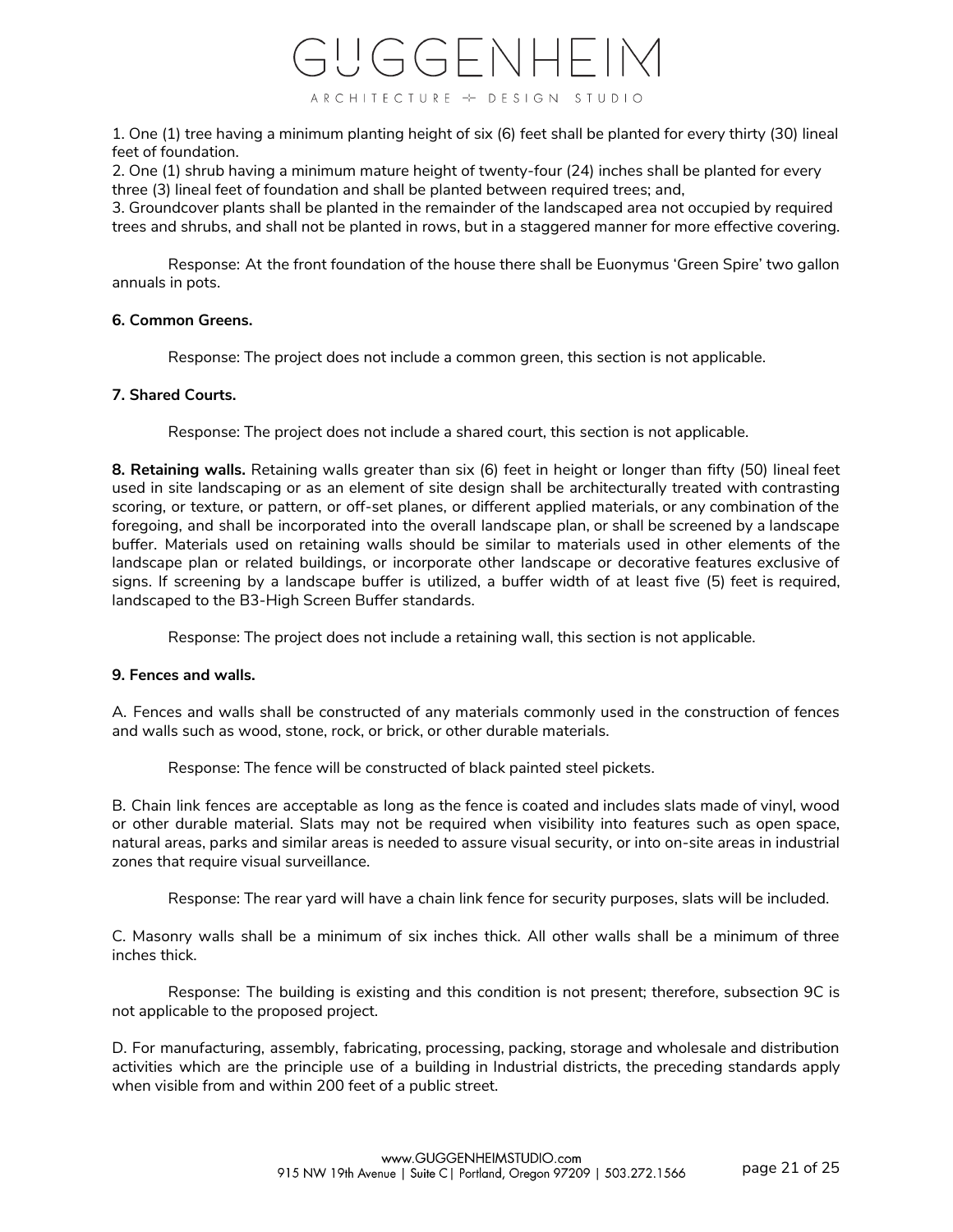

Response: The project does not include these conditions.

E. Fences and walls:

1. May not exceed three feet in height in a required front yard along streets, except required above ground stormwater facilities fencing which may be four feet in height in a required front yard, and eight feet in all other locations. [ORD 4659; June 2015]

2. May be permitted up to six feet in a required front yard along designated Collector and Arterial streets. 3. [ORD 4576; January 2012] For detached housing along streets and housing facing common greens and shared courts in Multiple Use zones, 3 feet high fences and walls are permitted in front of the building, and on corner lots abutting a street, along the side of the building. Higher fences and walls are permitted on corner lots along the side of the building beginning within 15 feet of the back end of the building nearest to the property line.

Response: SW Broadway St. is a Collector Street, the fence in the front yard is 3'-6" in height.

# **10. Minimize significant changes to existing on-site surface contours at residential property lines.**

Response: The property does not abut a residential property; this section is not applicable.

**11. Integrate water quality, quantity, or both facilities.** Non-vaulted surface stormwater detention and treatment facilities having a side slope greater than 2:1 shall not be located between a street and the front of an adjacent building.

Response: The property does not have this condition. Any facilities are a tank/vault.

**12. Natural areas.** Development on sites with City-adopted natural resource features such as streams, wetlands, significant trees and significant tree groves, shall preserve and maintain the resource without encroachment into any required resource buffer standard unless otherwise authorized by other City or CWS requirements. [ORD 4531; April 2010]

Response: The site does not contain any City-adopted natural resource features such as streams, wetlands, significant trees and significant tree groves; therefore, this section does not apply.

**13. Landscape buffering and screening.** All new development and redevelopment in the City subject to Design Review shall comply with the landscape buffering requirements of Table 60.05-2. and the following standards. For purposes of this Section, a landscape buffer is required along the side and rear of properties between different zoning district designations. A landscape buffer is required for non-residential land uses and parks in Residential zoning districts. Both buffering standards and side and rear building setback requirements shall be met. Only landscaping shall be allowed in the landscape buffer areas. Buffer areas and building setback standards are measured from the property line, they are not additive. Where a yard setback width is less than a landscape buffer width, the yard setback width applies to the specified buffer designation (B1, B2, or B3 as appropriate). A landscape buffer width cannot exceed a minimum yard setback dimension. In addition, the buffer area and landscape standard are intended to be continuously applied along the property line, except as authorized under Section 60.05.45.10. [ORD 4584; June 2012]

Response: A landscape buffer is not required for properties in the same zoning designation. The properties abutting and across the street are zoned RC-OT.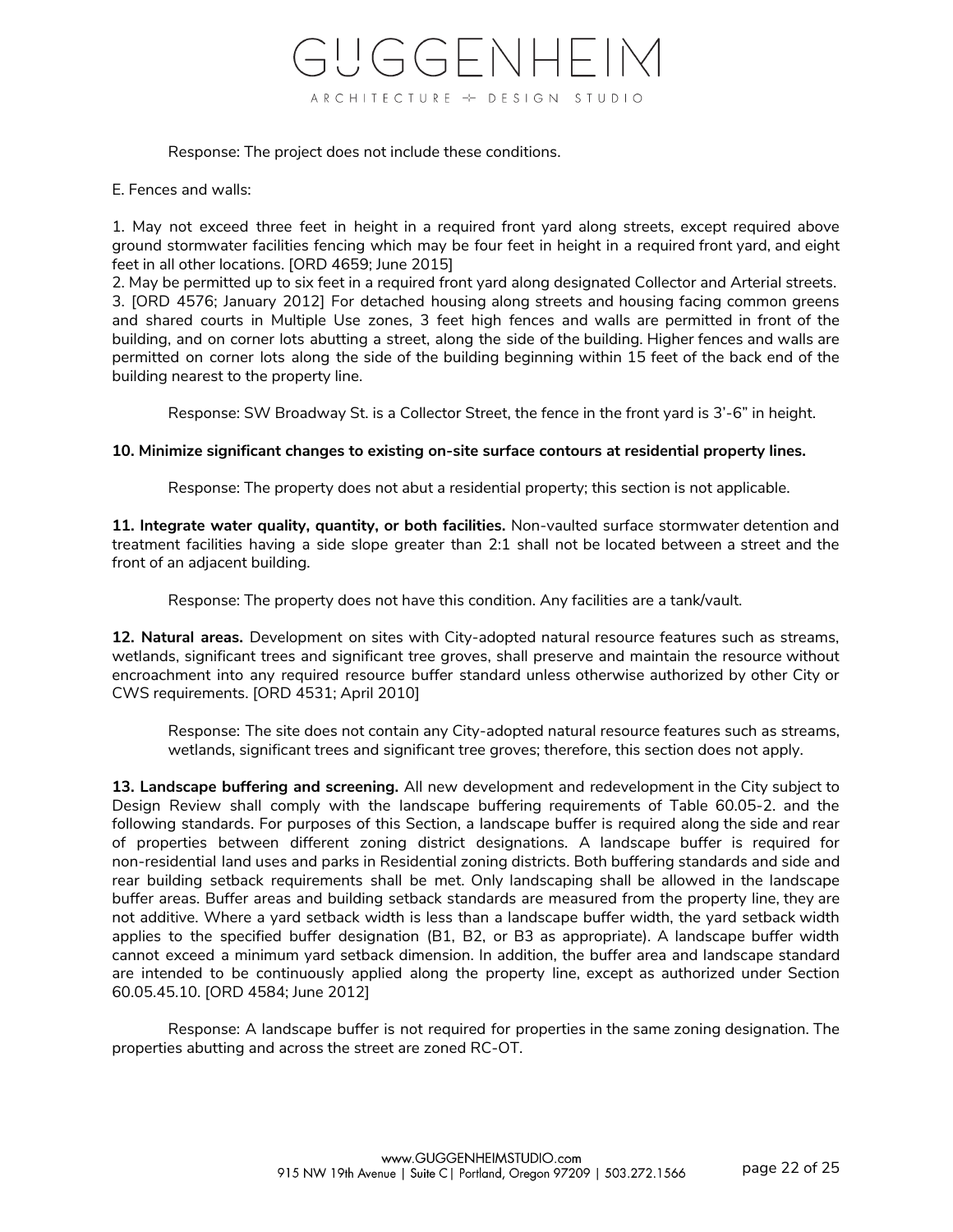**G. Pedestrian plazas in buffer areas:** For non-residential development in non-residential zoning districts, in which the building is proposed to be placed at the required front yard buffer line, concrete or brick pavers shall be authorized in place of required live groundcover, or bark, or grass, for the length of the building for the front yard only; provided that required trees are still installed, the paved area is connected to the public sidewalk, and pedestrian amenities including but not limited to benches or tables, are provided.

Response: A pedestrian plaza is not proposed, this section is not applicable.

# **14. Community Gardens**

Response: The project does not include a community garden, this section is not applicable.

**60.05.30. Lighting Design Standards.** Unless otherwise noted, all standards apply in all zoning districts.

**1. Adequate on-site lighting and minimal glare on adjoining properties.** [ORD 4584; June 2012]

A. Lighting shall be provided at lighting levels for development and redevelopment in all zoning districts consistent with the City's Technical Lighting Standards.

Response: Lighting will be provided at the front yard court with a minimum one footcandle of illumination.

B. Lighting shall be provided in vehicular circulation areas and pedestrian circulation areas.

Response: The building and lighting at vehicular and pedestrian circulation is existing and will not be modified.

C. Lighting shall be provided in pedestrian plazas, if any developed.

Response: The pedestrian plaza at the front of the Robinson House will have string lights.

D. Lighting shall be provided at building entrances.

Response: The lighting at the building entrances is provided and will not be modified.

E. Canopy lighting shall be recessed so that the bulb or lens is not visible from a public right-of-way.

Response: The lighting at canopies is provided and will not be modified.

# **2. Pedestrian-scale on-site lighting.**

A. Pole-mounted Luminaires shall comply with the City's Technical Lighting Standards, and shall not exceed a maximum of:

1. Fifteen (15) feet in height for on-site pedestrian paths of travel.

2. Twenty (20) feet in height for on-site vehicular circulation areas for residential uses in Residential zoning districts.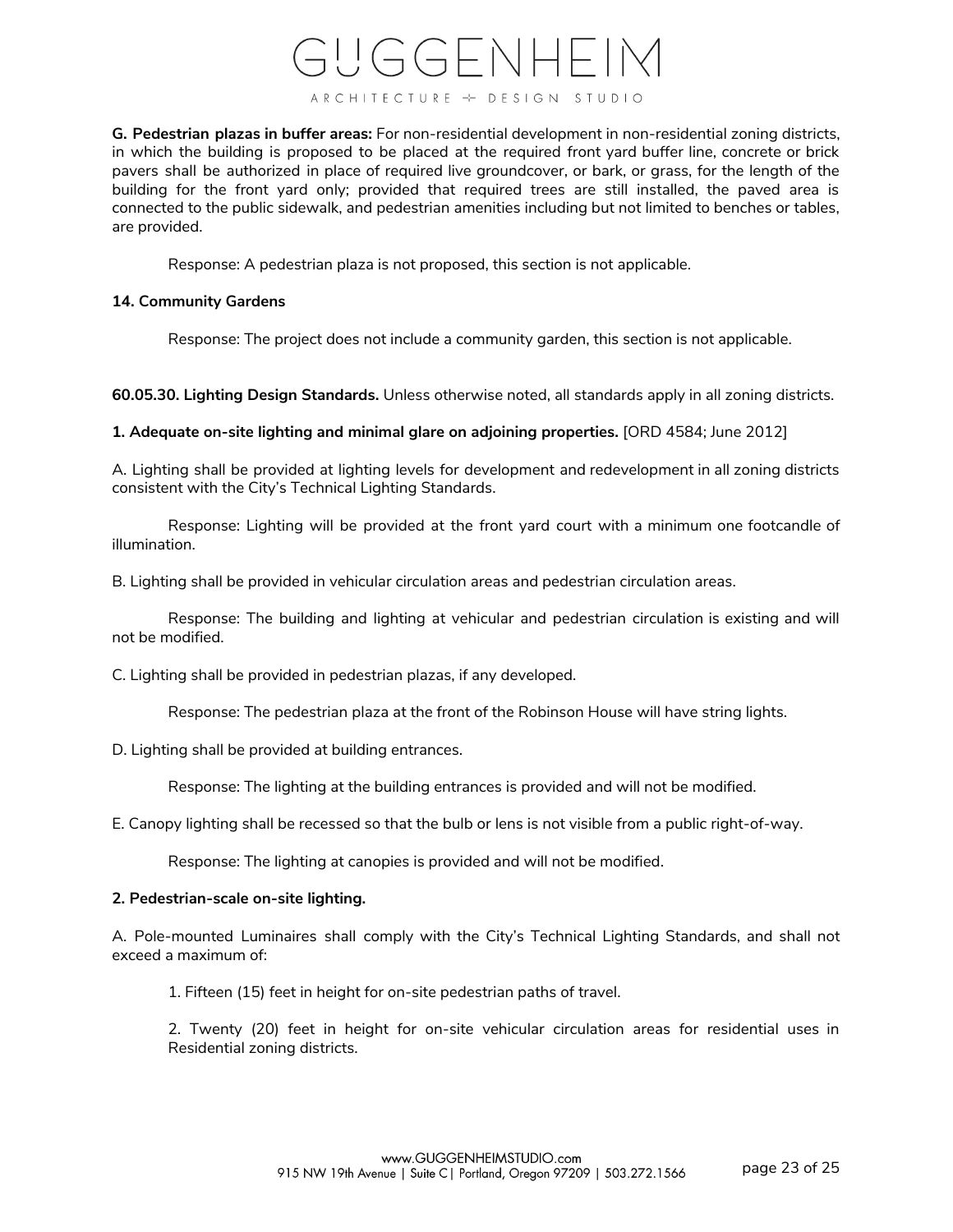3. Thirty (30) feet in height for on-site vehicular circulation areas in non-residential zoning districts.

4. Fifteen (15) feet for the top deck of non-covered parking structures.

5. The height of the poles for on-site pedestrian ways and on-site vehicular circulation areas shall be measured from the site's finished grade.

6. The height of the poles on the top deck of non-covered parking structures shall be measured from the finished floor elevation of the top deck.

7. The poles and bases for pole-mounted luminaires shall be finished or painted a non-reflective color.

Response (A.1-7): The project does not include any new pole-mounted luminaires.

B. Non-pole-mounted luminaires shall comply with the City's Technical Lighting Standards.

Response: The new string lights at the plaza comply with the City's Technical Lighting Standards and cut sheets have been provided.

C. Lighted bollards when used to delineate on-site pedestrian and bicycle pathways shall have a maximum height of forty-eight (48) inches.

Response: The project does not include any new lighted bollards.

# **60.05.45. Landscape, Open Space and Natural Areas Design Guidelines. Unless otherwise noted, all guidelines apply in all zoning districts.**

# **3. Minimum landscaping for Conditional Uses in Residential zones and for developments in Commercial, Industrial, and Multiple Use zones.**

A. Landscaping should soften the edges of buildings and parking areas, add aesthetic interest, and generally increase the attractiveness of a development and its surroundings. (Standards 60.05.25.5.A, B, and D)

B. Plazas and common areas designed for pedestrian traffic should be surfaced with a combination of landscape and decorative pavers or decorative concrete. (Standard 60.05.25.5.C)

Response: The common area for pedestrian use at the front of the Robinson House will have a combination of pavers various planters.

C. Use of native vegetation should be emphasized for compatibility with local and regional climatic conditions. (Standards 60.05.25.5.A and B)

Response: The planting in containers and planters include local plant types as noted on the landscape plan.

D. Existing mature trees and vegetation should be retained and incorporated, when possible, into the site design of a development. (Standards 60.05.25.5.A and B)